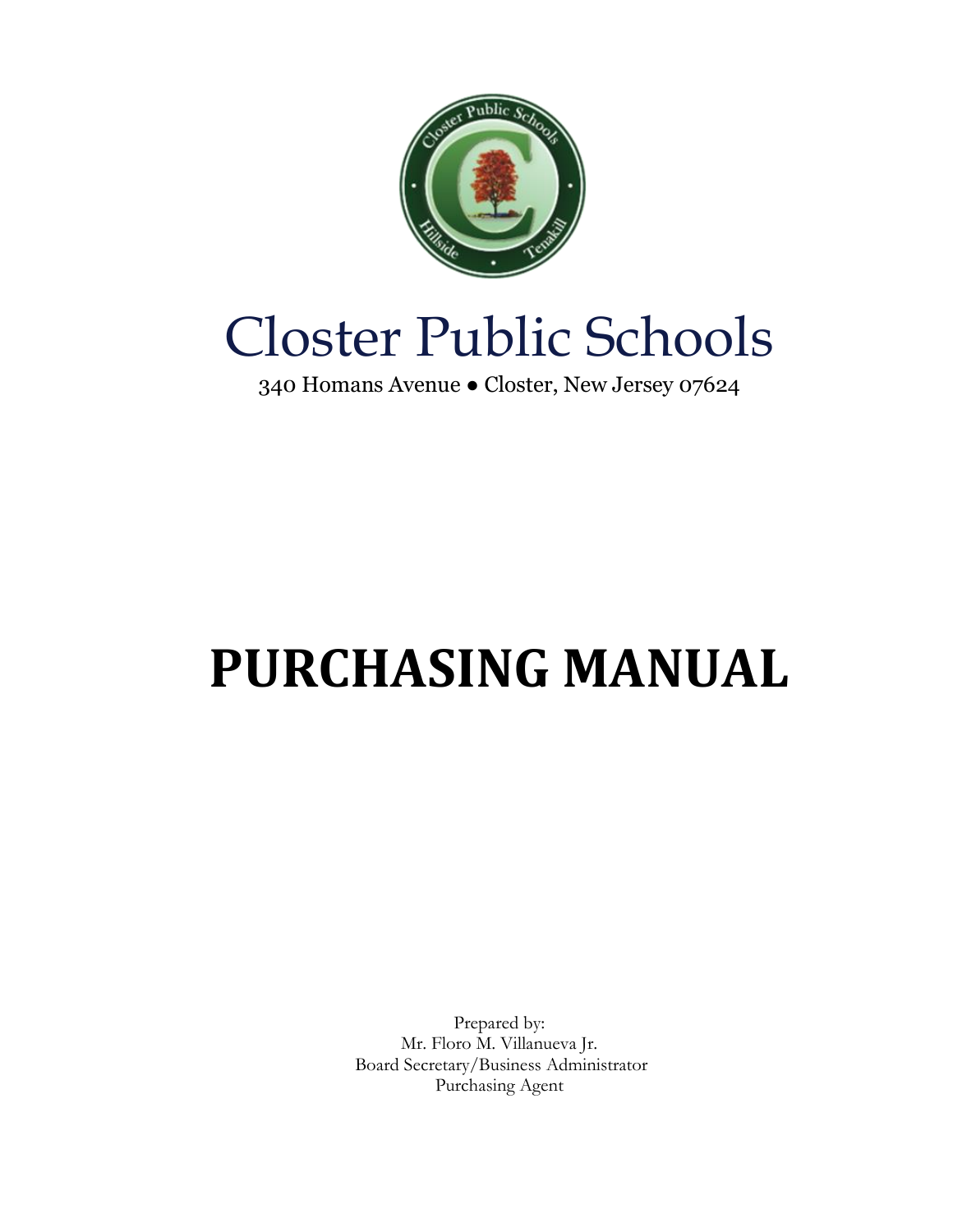## CLOSTER PUBLIC SCHOOLS

*Business Office 340 Homans Avenue Closter, New Jersey 07624*

## Table of Contents

| Topic | Page      |
|-------|-----------|
|       | $3 - 14$  |
|       | $15 - 18$ |
|       | 19        |
|       | $20 - 22$ |
|       | 23        |
|       | 24        |
|       | 25        |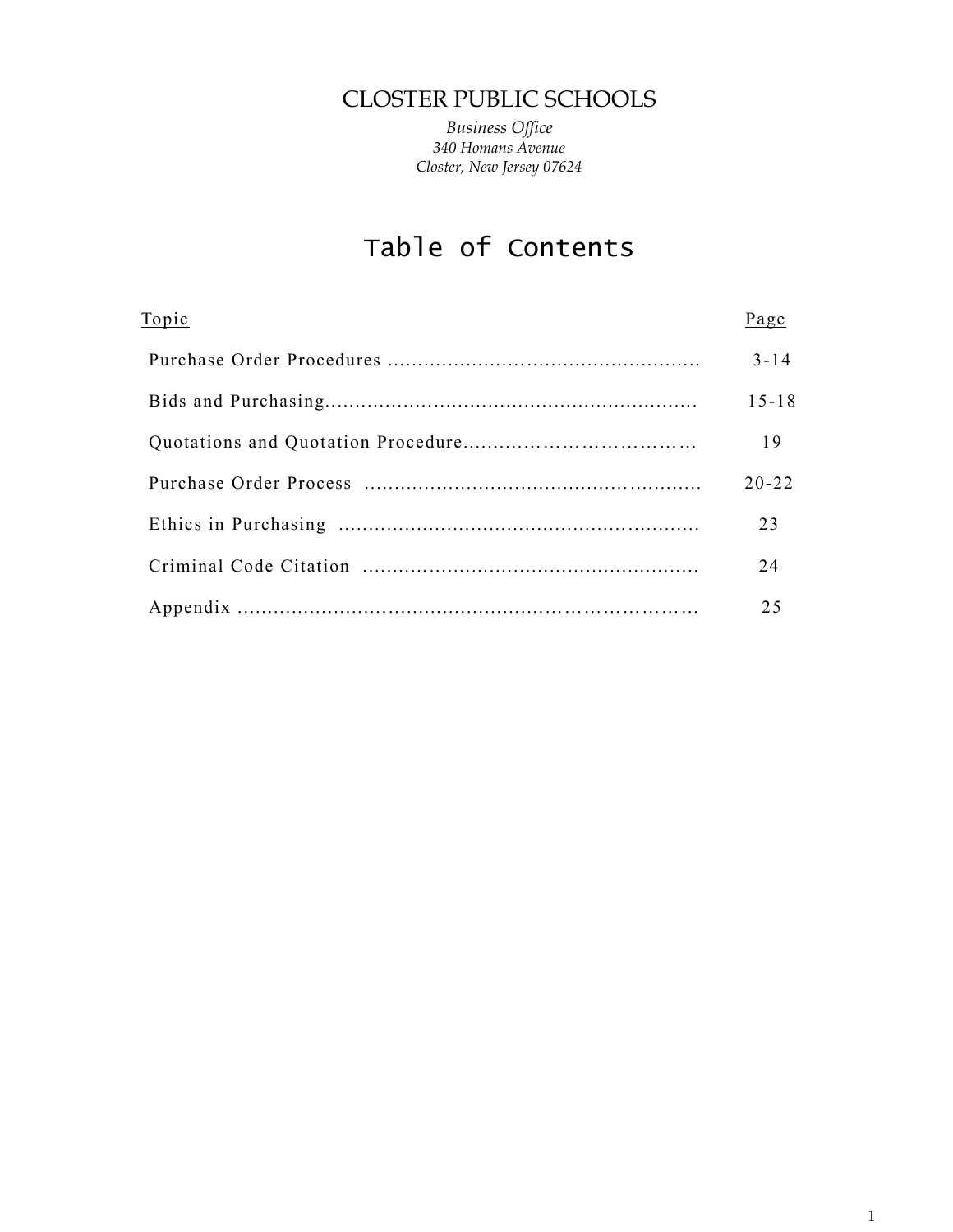## CLOSTER PUBLIC SCHOOLS

*Business Office 340 Homans Avenue Closter, New Jersey 07624*

#### **Office of Floro M. Villanueva Jr.**

*Board Secretary/ School Business Administrator/ Purchasing Agent*

#### TO: All District Employees

The purpose of this Purchasing Manual is to assist all Board of Education employees in the proper purchasing practices to be in full compliance with:

- New Jersey Public School Contract Laws Title 18A:18A, et. seq.;
- New Jersey Administrative Code N.J.A.C. 5:34 et. seq.;
- Board of Education Policy;
- Other federal, state law and code; and
- NJ QSAC.
- Local Finance Notices NJ Division of Local Government Services

The Purchasing Manual is designed to achieve three (3) goals:

- 1. Follow the law and Board policy on purchasing;
- 2. Promote efficiency in the purchasing practices; and
- 3. Achieve savings of money through proper purchasing practices.

We ask you, the user of the purchasing system, to help achieve these goals through proper planning. Please allow yourself enough leeway between generating a purchase order and the actual date materials or services are needed. Please think of purchasing in terms of a whole year. What items and services do you need on an annual basis?

Through proper planning, we can eliminate much of the frustration that is encountered in all public school purchasing procedures.

This manual should be reviewed with department heads, teachers, secretaries, and others who are involved in the purchasing process. It is imperative that everyone adhere to all purchasing laws and guidelines.

If you have any questions concerning the following guidelines, please do not hesitate to call the Assistant to the BA/Purchasing Office, Extension 41112.

Thank you,

 **Floro M. Villanueva Jr.** Business Administrator, Board Secretary, Purchasing Agent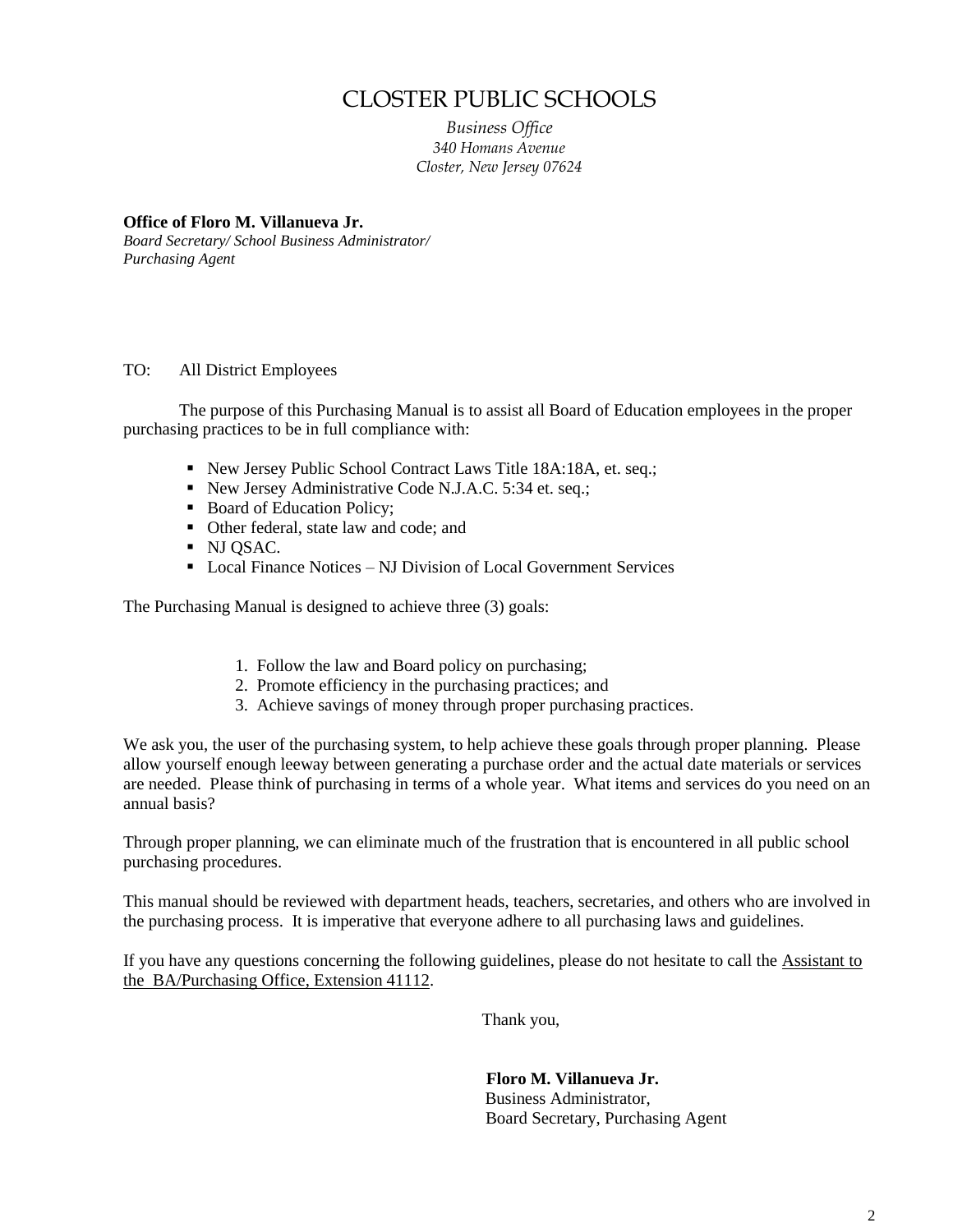## **PURCHASE ORDER PROCEDURES**

#### **Authority to Purchase**

The purchase of goods and/or services by a board of education is governed by state statutes, administrative code and board policy. New Jersey State Law (18A:18A-2(b)) assigns the authority to the Purchasing Agent to make purchases for the board of education.

The Purchasing Agent is the only individual in the school district that has the authority to make purchases for the board of education.

The Closter Board of Education by board resolution has authorized Mr. Floro M. Villanueva Jr. to be the Purchasing Agent for the school district.

#### **Authorized Purchases**

All requests for purchases of goods and/or services must be made through an approved purchase order signed by the Purchasing Agent.

A purchase order, pursuant to State Law, is a document issued by the Purchasing Agent authorizing goods or materials to be ordered for the school district or work/service to begin. No goods or materials may be ordered or work/service be authorized to begin by any other individual in the school district other than the Purchasing Agent.

#### **Unauthorized Purchases**

Any Board of Education employee who orders and/or receives any materials, supplies or services without first going through the approved purchase order process has made an unauthorized purchase.

#### **Unauthorized purchases are a violation of State Law and Board Policy.**

Penalties listed below may be assigned by the Superintendent of Schools for unauthorized purchases:

#### **Penalties for Unauthorized Purchases**

Failure to comply with the proper procedures as delineated in the Purchase Order Manual will result in written notification to the staff member responsible for the error(s). Be advised that all unauthorized purchases may cause the employee to bear the sole financial burden of said purchase(s), at the discretion of the District.

#### **Corrective Action for Non-compliance**

If the Purchasing Agent has determined that an unauthorized purchase has been made, a memo will be sent to the responsible administrator advising the administrator of the unauthorized purchase. The Superintendent of Schools shall receive a copy of the memo.

The responsible administrator shall prepare a memo explaining the reasons why proper purchasing procedures were not followed. The memo will be attached to the purchase order and a copy of the memo will be sent to the Superintendent of Schools.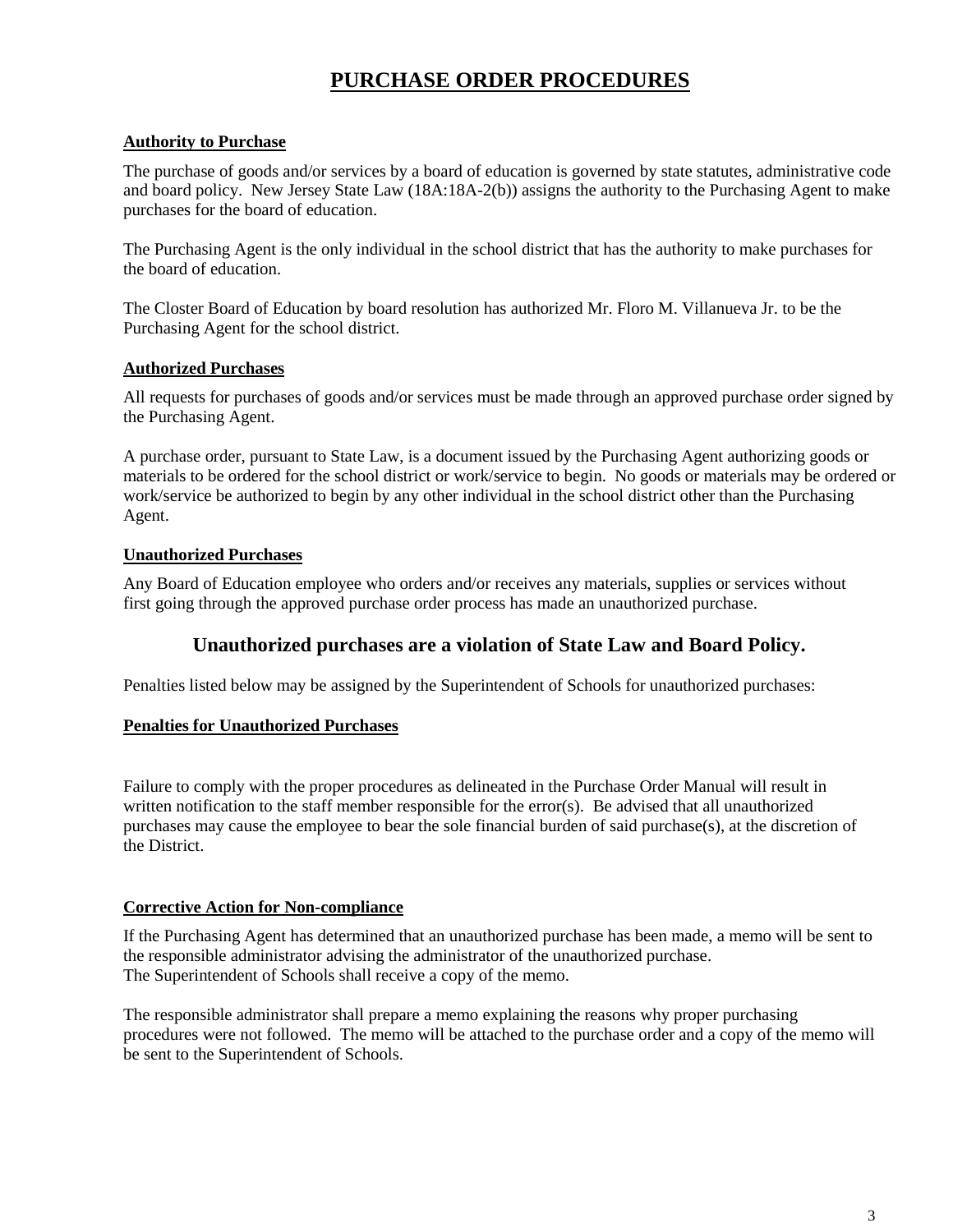#### **Corrective Action for Non-compliance (continued)**

At any time, during the Corrective Action Process, the Superintendent may invoke the penalties for noncompliance.

A repeat offense of an unauthorized purchase by the same staff member within a school year will mandate that the staff member attend a special in-service workshop on proper purchasing procedures and any sanction that may be invoked by the Superintendent.

#### Miscellaneous:

#### Preview of Materials

 All staff members must receive permission from administrators, supervisors, or principals to pre view materials. After the preview process has been completed, the item must be returned. If there is a desire to purchase the previewed item, then a purchase order must be prepared for a new item.

#### Reimbursements; Employee

 The Board of Education only recognizes an employee reimbursement purchase order when it pertains to pre-approved travel, meals, and conferences. The Board will not reimburse employees for items and goods personally purchased by the employee.

#### Student Activity Accounts

 Purchases made through Student Activity Accounts may not be reimbursed with Board funds. Purchase orders made payable to Student Activity Accounts for the aforementioned purpose will not be signed by the Purchasing Agent.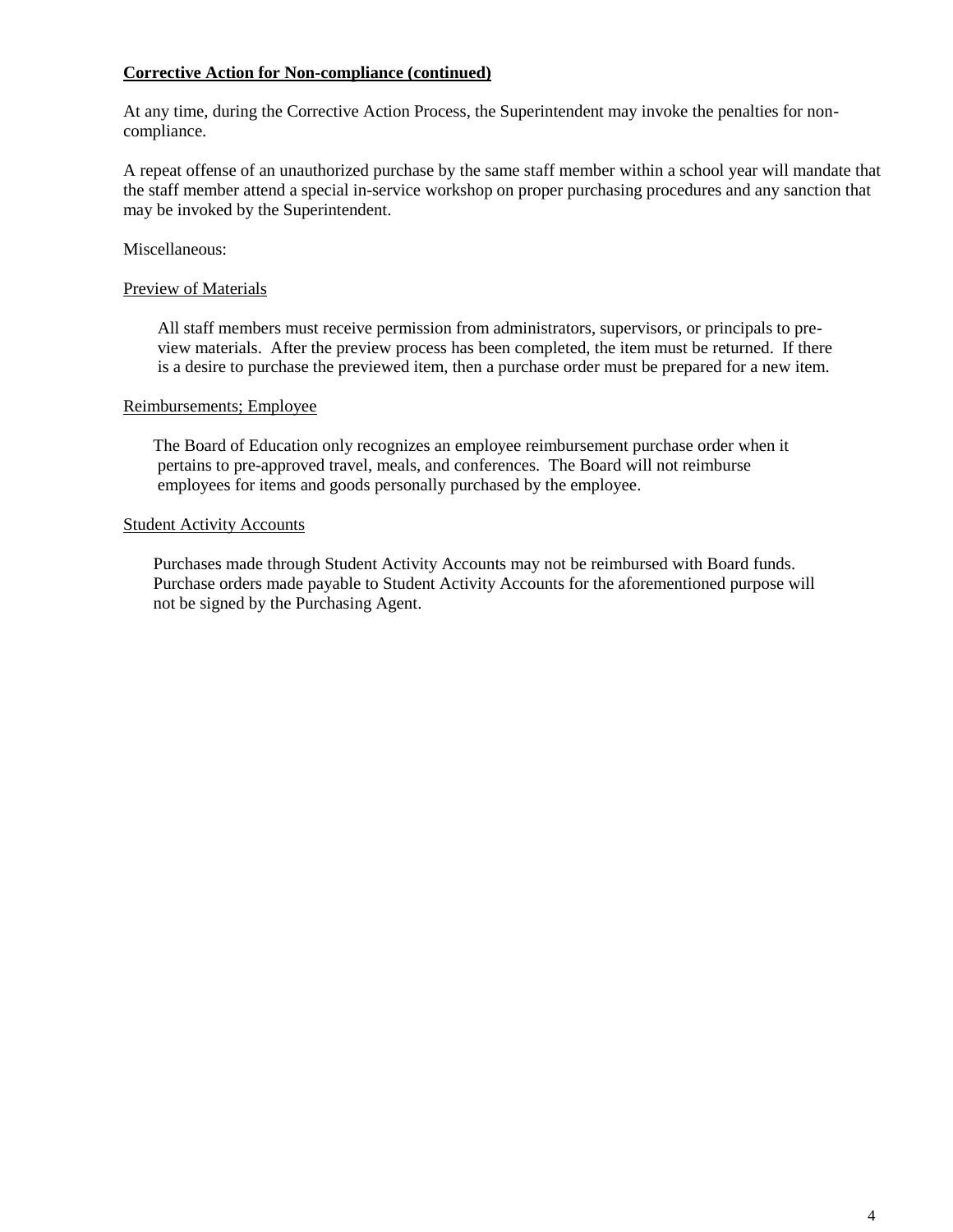#### **A.** *Responsibilities of Originator of Purchase Order - Preparing a Purchase Order Request*

The person who prepares the purchase order has certain responsibilities before the order is sent to the administrator, supervisor, or principal for approval. He/She is to ensure the following:

- 1. **Vendor's Name** -- All Board checks are made payable to the vendor name (top line) listed on the purchase order. Please ensure the proper vendor name is printed.
- 2. **Vendor's Complete Address** If it is an existing vendor, there is no need to indicate the address. For new vendors, the purchase order request form must include the vendor's complete address and phone number. Post Office Box addresses by themselves are not acceptable unless they are of major well-known companies.
- 3. **Description of Items, Services, Costs and Catalogue Numbers**--Items and/or services requested are to be described clearly with correct and up-to-date catalogue numbers and costs. Please use latest catalogues available.
- 4. **Shipping Costs**--Shipping and handling costs are to be added to all purchase orders. Please read the catalogue or contact the vendor to determine the actual shipping and handling costs.

If you are unable to ascertain the actual charges, type

#### **"15% Estimated Shipping and Handling"**

If there are no shipping and handling charges, type on purchase order

#### **"Shipping and Handling Included."**

- 5. **Total Cost**-- Please make sure that you have the correct total for the order. Minimum Order-- The minimum order amount for all purchase orders is \$25.00. Please try to plan and combine orders to exceed the \$25.00 limit. Please verify your figures for accuracy. Please note: The Closter Board of Education is exempt from paying New Jersey Sales Tax.
- 6. **Budget Account Number**--Please be sure the correct Budget Account Number is selected on the purchase order request form.
- 7. **State Contract Orders**--When ordering through State Contract vendors (minimum order \$100.00) please include:
	- a. State Contract Number;
	- b. Shipping and Handling Included; and
	- c. Appropriate documentation when required.
- 8. **Quotations**--If quotations are obtained, please attach to the purchase order request form a copy of each written quotation received.
- 9. **Bids**--If bids are obtained, please type the following in the upper left corner on the purchase order in the space provided:
	- a. Bid Date; and
	- b. Bid Number.
- 10. **Staple Purchase Orders**--Purchase orders are to be stapled if two or more purchase order forms are used for the same order.
- 11. **Multi-Page Purchase Orders** --Multi-page purchase orders should not exceed three (3) pages.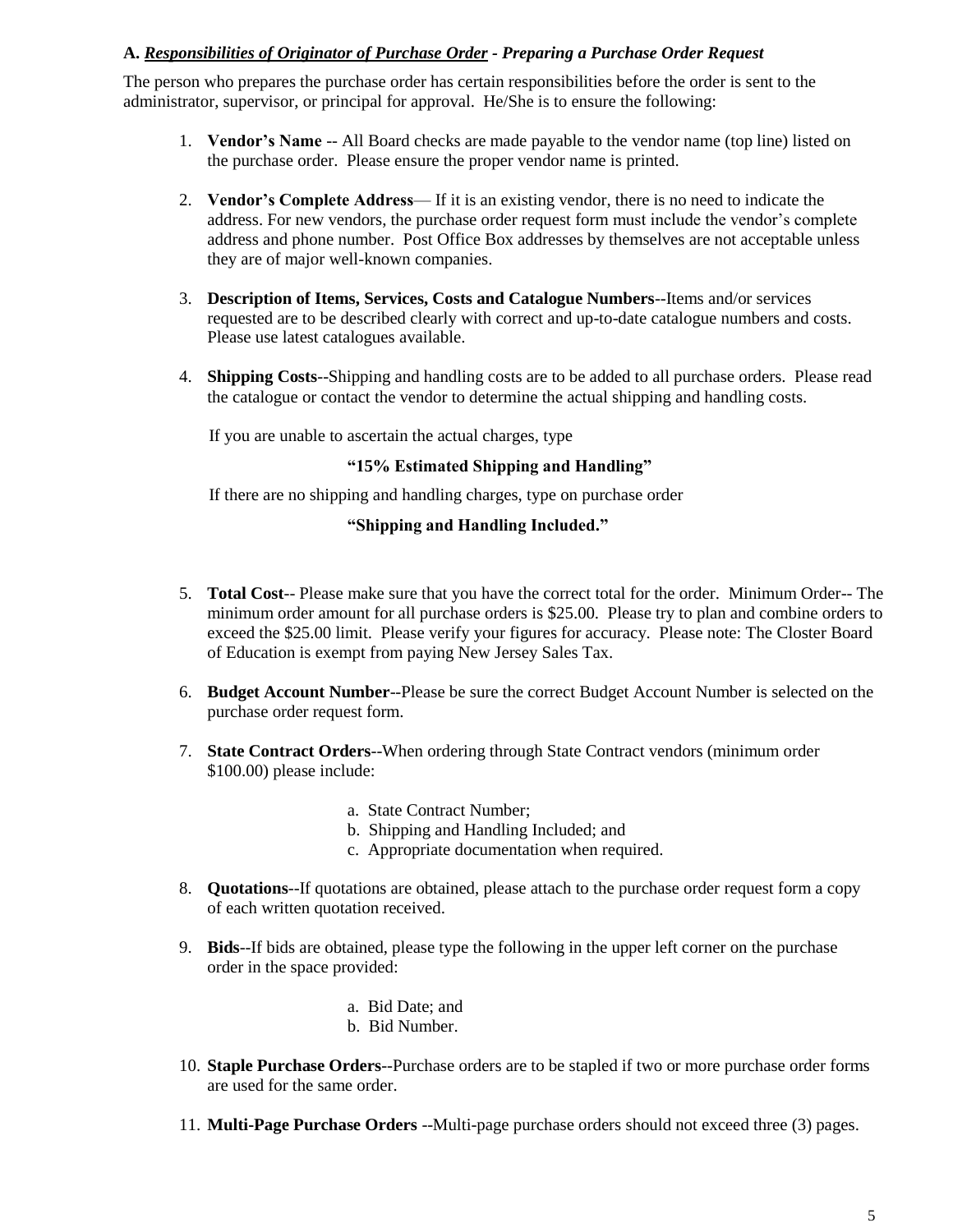## **MEALS, REFRESHMENTS, CATERING**

The State of New Jersey Department of Education has provided guidance to school districts through Administrative Code N.J.A.C. 6A:23A-5.8 on board expenditures for meals and refreshments.

The expenditure of public funds for meals and refreshments may be used for the following:

#### **Permitted Activities for Meals, Refreshments, Catering**

*Student Activities*

Reasonable costs for light meals and refreshments directly related to activities that benefit students and are part of the instructional program are permissible. These activities must be part of the instructional program and not solely for student entertainment.

*Parent Activities*

Reasonable costs\* for light meals and refreshments for parent activities are permissible. It is expected that expenditures for this purpose will be minimal and infrequent—State code.

*Dignitaries*

Reasonable costs\* for light meals and refreshments for dignitaries as defined in State code, are permissible.

*Board Member Meetings -- N.J.A.C. 6A:23A-7.12(f)*

Light meals and refreshments\* are permitted for all board members and for employees who are required to attend a board of education meeting.

\*Please note that costs for light meals and refreshments are limited as follows:

| Breakfast | $$7.00$ per person  |
|-----------|---------------------|
| Lunch     | $$10.00$ per person |
| Dinner    | $$15.00$ per person |

#### **Documentation Required**

Documentation must be provided to support expenditures for light meals and refreshments. The following information is to be provided on the Purchase Order Request:

- Description of the activity;
- Purpose/justification of the activity; goal; objectives;
- Make-up of the group receiving the meals; and
- Names of employees and board members included in the group.

#### **Prohibited Activities**

*Athletic Activities*

Light meals and refreshments served to *guests* at any athletic event, game or contest are not permitted.

*Staff and Employees of the School District*

Light meals and refreshments are not permitted for employees and staff of a school district, unless the staff member or employee is essential to *a student activity* where light meals or refreshments are being served.

#### *Honoring Employees*

Receptions, dinners or other social functions held for or honoring any employee or group of employees are not permitted when public funds are being used.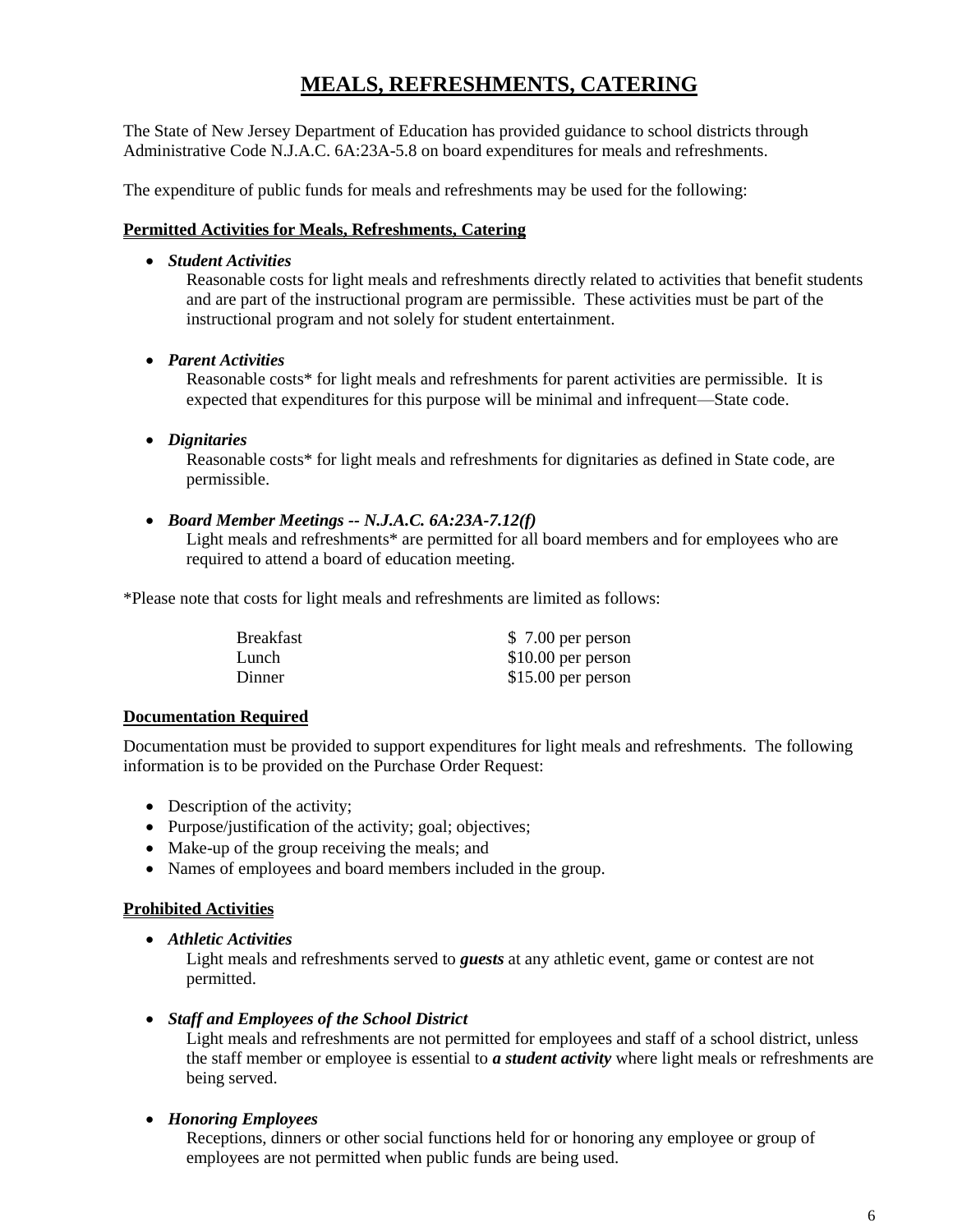#### **Purchase of Food Supplies – Supermarkets**

New Jersey state law and code excludes the purchase of food supplies from the bidding process if the food supplies are for the school cafeteria or home economics classes.

Food supplies purchased from the supermarkets shall be in compliance with state law and code and only for the approved list of situations. All purchase orders, including student activity account purchases, are subject to review by Department of Education (DOE) officials and auditors.

#### **Food Supplies**

New Jersey Administrative Code 6A:23A-2.6(b) clearly notes that food supplies include those supplies that are "eaten or drunk." Administrators are to ensure that purchases from the supermarkets have only items listed that follow the code. The Business Office will review the register receipts and highlight those items that do not follow the code.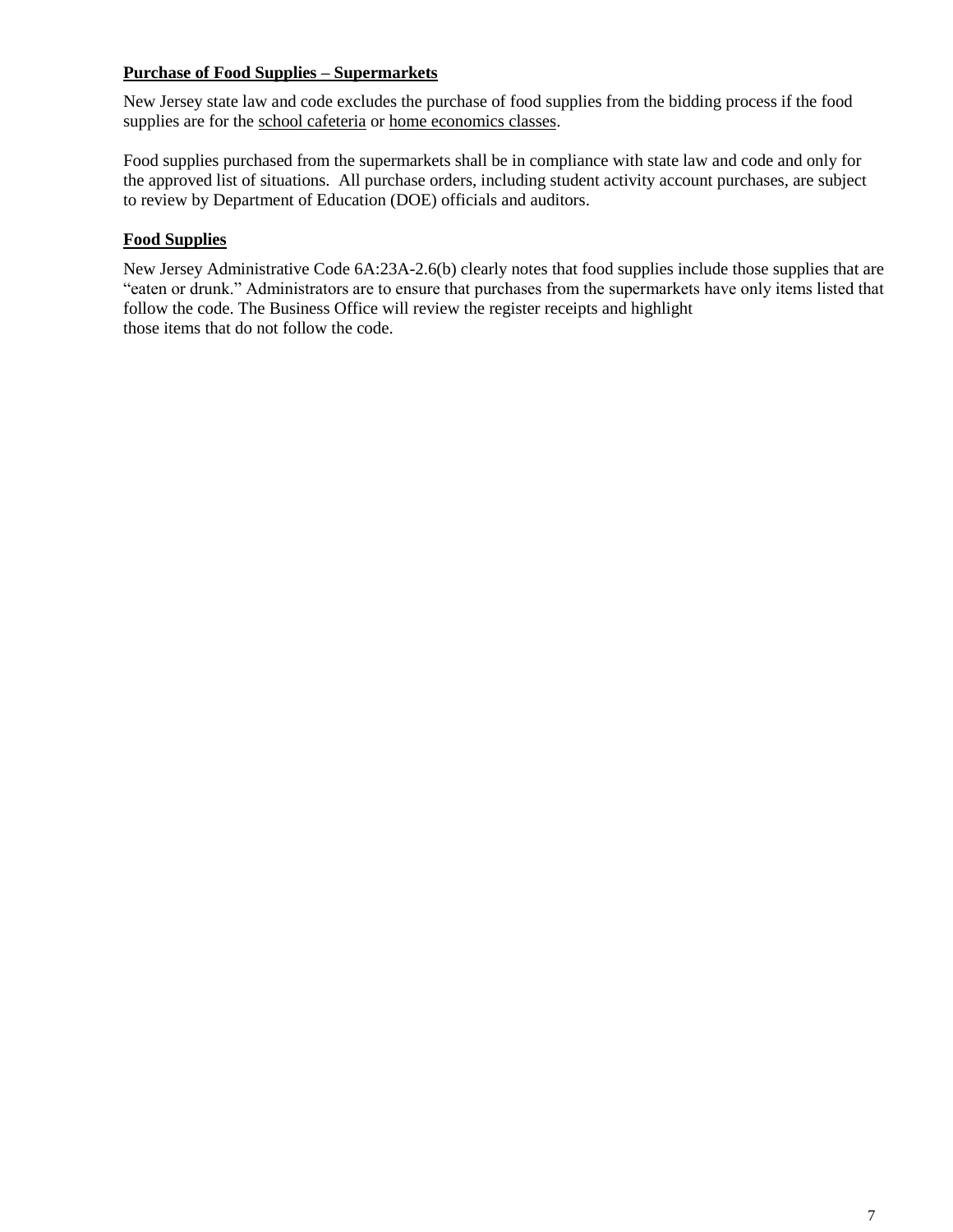## **PERMITTED AND NON-ESSENTIAL PURCHASES**

#### **1. Permitted Purchases**

• Commencement; Convocation Activities

All reasonable costs for commencement; convocation activities are permitted.

Field Trips / Extracurricular Activities

All field trips using public funds (purchase order) shall be part of the instructional program, have an educational value and shall be reasonable in cost. Field trips solely for student entertainment are prohibited when using public funds.

• Library Books; Magazines, Videos/DVD's/CD's

All library books; magazines and multi-media presentation materials shall be for educational or operational purposes.

• T-Shirts

The Superintendent will consider, on a case by case basis, requests for the purchase of T-Shirts. It is strongly encouraged that purchases of T-Shirts be made through the appropriate student activity account.

#### **2. Non-Essential and Prohibited Purchases**

- Carnivals
- 
- Gifts for Employees Bereavement flowers; baskets
- Teacher appreciation gifts/activities Student entertainment
- 

The list is not all inclusive and items may be deemed non-essential by the Superintendent during the course of the school year.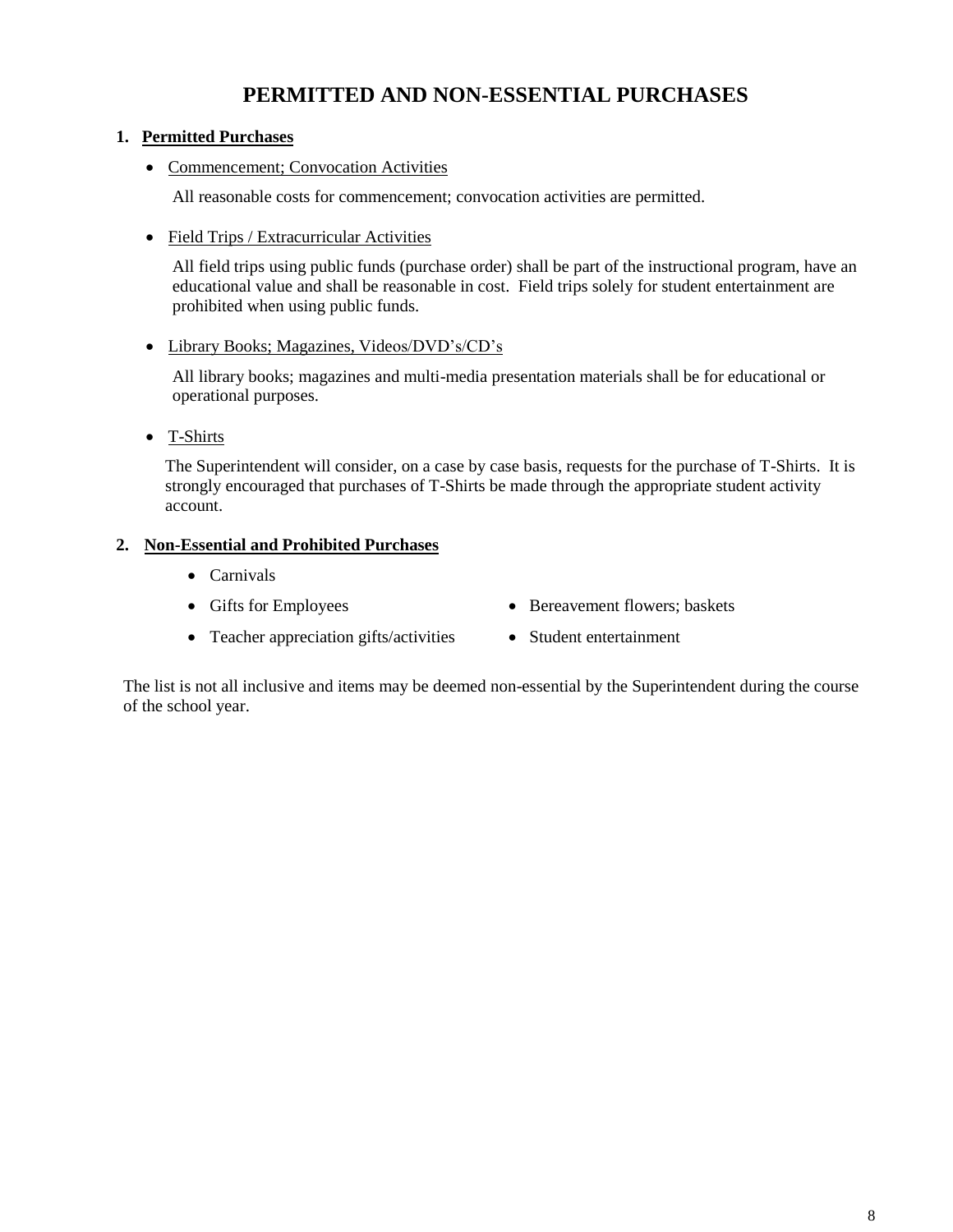#### **C**. *Responsibilities of Administrator/Supervisor or Principal – Reviewing a Purchase Order Request*

Administrators/supervisors and principals must ensure the following is reviewed before the purchase order request is sent to the Business Administrator:

#### 1. **Funds Available**

 They must check to determine if *funds are available* in their budget to cover the order.

#### 2. **Purchase Order Requisition Completion**

 They must check to determine that items 1-11 previously noted (Responsibilities of the Originator) have been *properly completed*.

#### 3. **Signature on Purchase Order Request**

 The purchase order request must be signed (no rubber stamps, please) and *sent to the Business <i>Office*. By signing the purchase order request, the administrator/supervisor or principal is certifying that funds are available in the budget account line to cover the cost of the purchase.

#### 4. **Approval of Principal**

Central office administrators and supervisors have been notified that whenever they order materials, textbooks, and equipment for the instructional staff of the various schools, the purchase order request for these items must be approved by the school principal.

#### 5. **Originator Copy (Yellow)**

The originator copy (*yellow*) of the purchase order remains in the office of the requestor.

#### 6. **Receiving Copy (Blue)**

Once the purchase order has been posted and mailed to the vendor, the Business Office will send the Receiving Copy (Blue) of the purchase order back to the school or office. If you do not receive the Receiving Copy (Blue) within two (2) weeks of signing the purchase order, please contact the Business Office.

#### **D**. *Responsibilities of the Business Administrator*

Upon receipt of the purchase order, the Business Administrator's Office stamps the date and time on it. The Superintendent or the Business Administrator reviews and determines the educational or operational value of each purchase order.

The purchase order is then signed by the Business Administrator and the Superintendent and sent to the vendor.

#### **E.** *Responsibilities of Business Office*

The Purchasing Agent reviews each purchase order. Special attention is given to the following:

1. **Available Funds**-- Purchase orders are divided by account and are checked to determine if funds are available in the account. If not, the purchase order is returned by the Accounts Payable Specialist to the originator with a memo of explanation.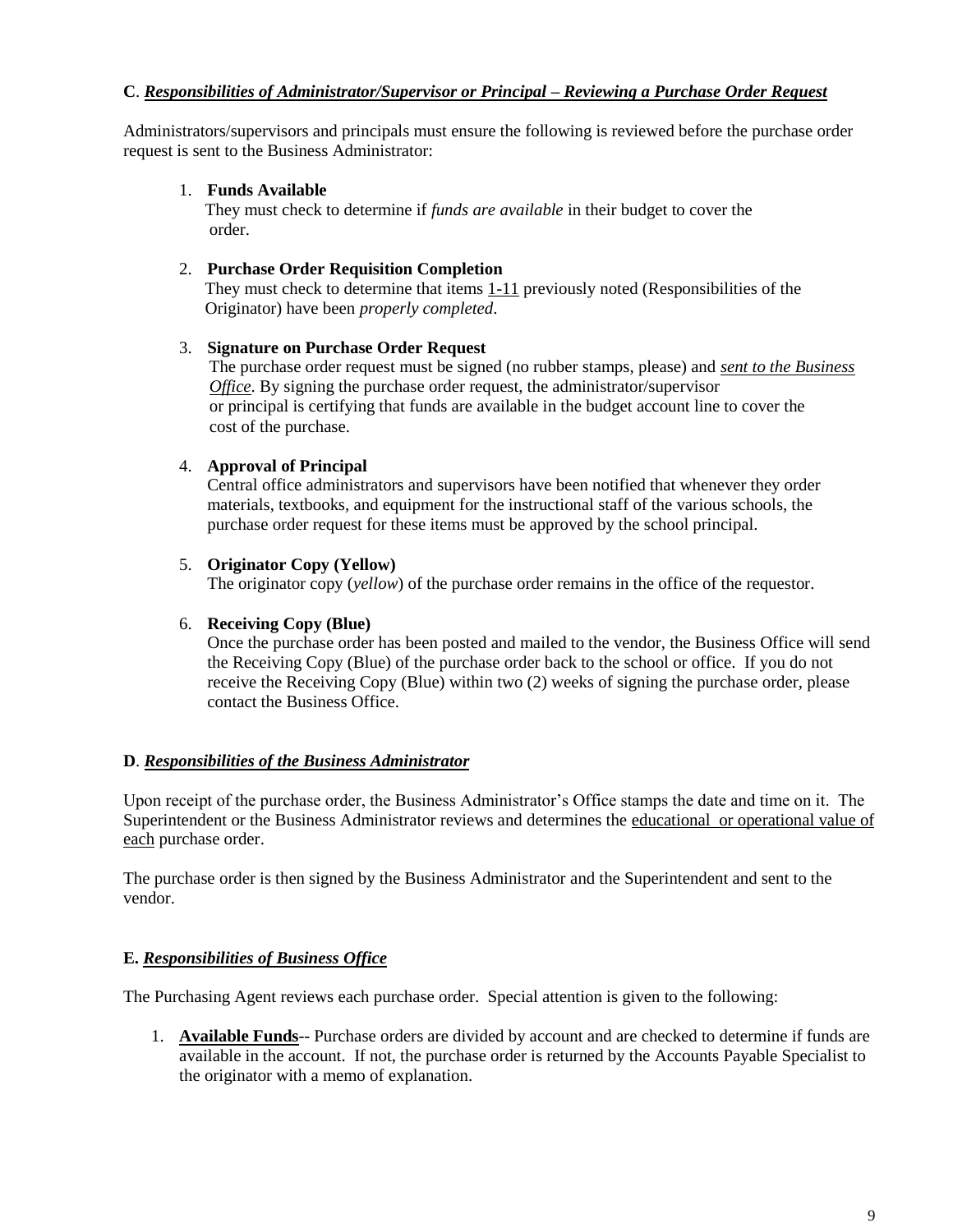2. **What is being ordered and the cost**--The Purchasing Agent reviews the technical aspects of the purchase order to ensure compliance with State Law and Board Policy.

The Business Office checks the cost of each item and determines if it can be purchased from another vendor at a savings. The Business Office also reviews whether the purchase order exceeds:

| The Quotation Limit | \$6,600.00  |
|---------------------|-------------|
| The Bid Limit       | \$44,000.00 |

#### **3. Document Check – State Law**

Pursuant to various State Laws, the Purchasing Agent/Accounts Payable Specialist must ensure the following documents are on file in the Business Office before the purchase order is signed and processed:

- Affirmative Action Evidence Contracts \$44,000.00 and over (cumulative).
- Business Registration Certificate (BRC) Purchases \$6,600.00 and over.
- Chapter 271 Political Contribution Disclosure Form (PCD) \* Purchases over \$17,500.00 (cumulative).
- Completed Form W-9 required of all vendors doing business with CBOE
- Certificate of Employee Information Report (AA302) purchases 44,000 and over.
- Disclosure of Investment Activities in Iran Any person or entity that submits a bid proposal or otherwise propose to enter into or renew a contract must certify that neither the person nor entity, nor any affiliates are engaged in investment activities in Iran.

\*Administrators recommending contracts for professional/educational services are to secure the Chapter 271 PCD from the vendor when the vendor submits his/her proposal. The PCD must be forwarded to the Business Office.

A copy of the PCD is in the Appendix.

**4. Review of Purchase Order--**The purchase order request is also reviewed for technical aspects such

as:

- a. Account number missing or incorrect;
- b. Shipping charges added;
- c. Signatures missing;
- d. State contract numbers incorrect/missing;
- e. Vendor address incomplete; and
- f. Other items as listed in Section A.

*Incomplete or improper purchase order request will be returned with a memo explaining deficiencies.* See copy of memo in Appendix.

If the Purchasing Agent is satisfied, he signs the purchase order request. The Business Office will then:

- Issue a purchase order number;
- Issue a vendor number;
- Enter the purchase order in the computer; and
- Mail the purchase order to the vendor.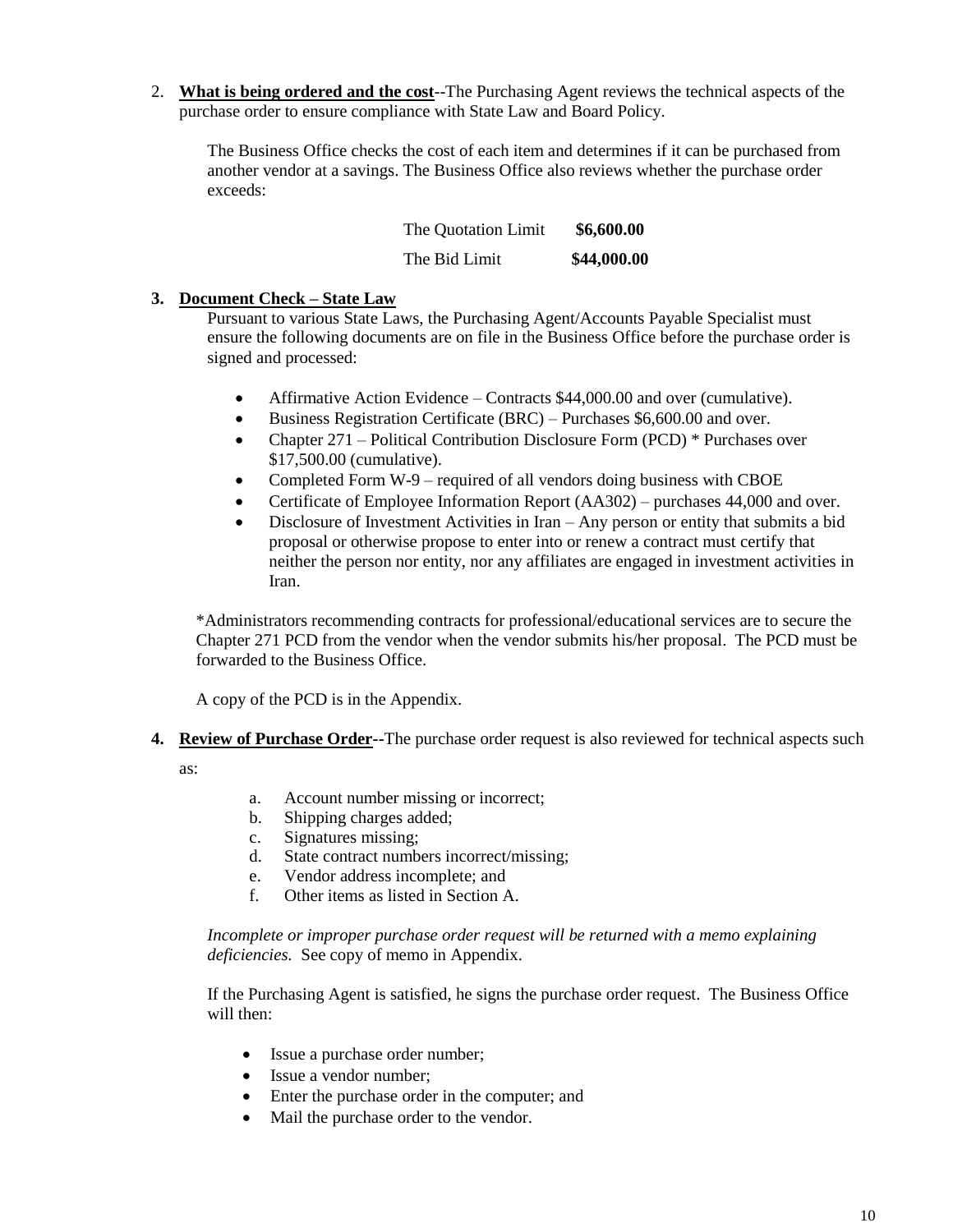#### **The purchase order process, as explained, may take 2 - 5 days to complete. Please plan accordingly**

- *5.* **Transfer of Funds**--The Business Office processes purchase orders only if there are appropriate funds to cover the purchase. Purchase orders lacking sufficient funds are sent back to the originator for a request to transfer funds.
	- *All transfers of funds have to be approved by the Board of Education at a public meeting.* Substantive transfers of money (more than 10% of the budget line item) must be approved by the County. Purchase orders that require a transfer of funds will be mailed to the vendors the day after the County Department of Education approves the transfers.

#### **F**. *Responsibility of the Vendor*

The Business Office sends to the vendor the purchase order and the voucher. The vendor is to sign the voucher and return it to the Business Office with an invoice. If you receive a signed voucher, return it to the Business Office. A check is prepared for the vendor once the Business Office has a

- Signed Voucher Invoice
	-
	-
- All Packing Slips Receiving Copy (Blue) Signed

#### **G.** *Employees Prohibited from Signing Contracts*

Board of Education employees are prohibited from signing any contract offered by a vendor.

The power to sign and execute contracts after Board of Education approval lies with the Board President and the Board Secretary.

Contracts signed by an employee shall be considered non-binding by the Closter Board of Education with the employee accepting full responsibility for the costs of the contract.

#### **H.** *Contracts; Purchase Order Required*

The award of contract to a vendor approved by the Board of Education at a public meeting does not automatically authorize any employee to use the services of, or purchase materials from, the vendor.

All contract purchases require the issuance of a purchase order authorizing the purchase of services and/or goods and materials from the vendor.

#### **I**. *Cancellation of Purchase Orders*

All requests to cancel purchase orders must be made in writing to the Business Office. Reasons explaining the need to cancel the purchase order must be outlined. The Purchasing Agent maintains the sole right to cancel purchase orders.

#### **J**. *Private Purchases -- Prohibited*

Goods and services procured by the Closter Board of Education are exclusively for the use of the Closter Board of Education. These goods and services are purchased through the signed purchase order process.

Employees of the Closter Board of Education are prohibited from purchasing privately goods and/or services off the bid prices and quotation prices offered by the vendors to the Closter Board of Education.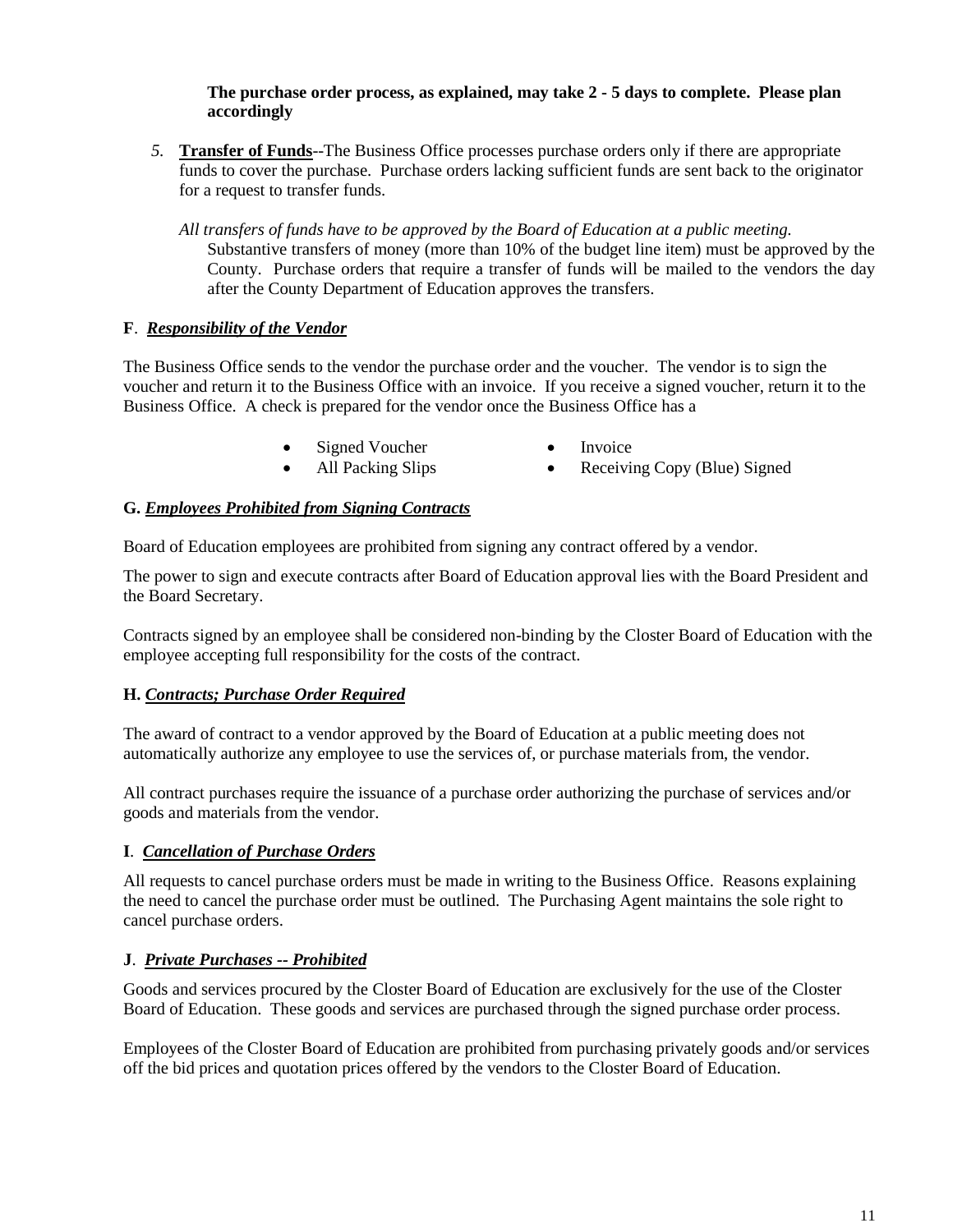## **BIDS AND PURCHASING**

#### A. *Bid Limit -- \$44,000*

The Closter Board of Education is restricted by New Jersey State Law on how much money can be spent by the district for the entire year on materials, supplies, and services.

This restriction is called the **bid threshold** or **bid limit**. The bid limit is \$44,000. This means that any specific item, class of items, and/or services of a similar nature, purchased by the school district totaling more than \$44,000 for the entire year must be competitively bid. This restriction is for the entire district and not by location or schools.

You cannot circumvent the law by splitting purchases to be under the \$44,000 bid limit.

If you find that your purchases may exceed the \$44,000 bid limit, please contact the Purchasing Office at once.

#### **The formal bidding process takes about 6-8 weeks to complete.**

#### B. *Annual Bids*

The Board of Education requests that central office department administrators and supervisors and school principals start to plan and prepare for Annual Bids. The proposed time lines are as follows:

| March       | $\bullet$ | Administrators/Supervisors prepare technical specifications to be reviewed by<br>Purchasing Agent.                                |
|-------------|-----------|-----------------------------------------------------------------------------------------------------------------------------------|
| April       | $\bullet$ | Purchasing Agent prepares final bid specifications to be drafted in a manner to<br>encourage free, open, and competitive bidding. |
| May/June    | $\bullet$ | Annual bids are received, opened and tabulated by Purchasing Agent.                                                               |
| June        | $\bullet$ | Bid resolutions are prepared by Purchasing Agent for Board approval.                                                              |
| <i>July</i> | $\bullet$ | Purchase orders are generated by Administrators/Supervisors for<br>August/September delivery.                                     |

#### **Please note: The delivery of furniture usually takes place about 8-12 weeks after receipt of purchase order.**

#### C. *Bidding: Time Frame*

As stated before, the formal bidding process usually takes about 6-8 weeks from start to finish. Please plan appropriately. An outline of the bidding process is located in the Appendix.

#### D. *Exceptions to the Bid Limit*

New Jersey State Law allows for some exceptions to the bid and quotation limits. There are approximately 20 exceptions where a Board of Education does not have to go for bid. Some of them are:

- 1. Purchasing through State Contract;
- 2. Professional services as outlined by New Jersey law;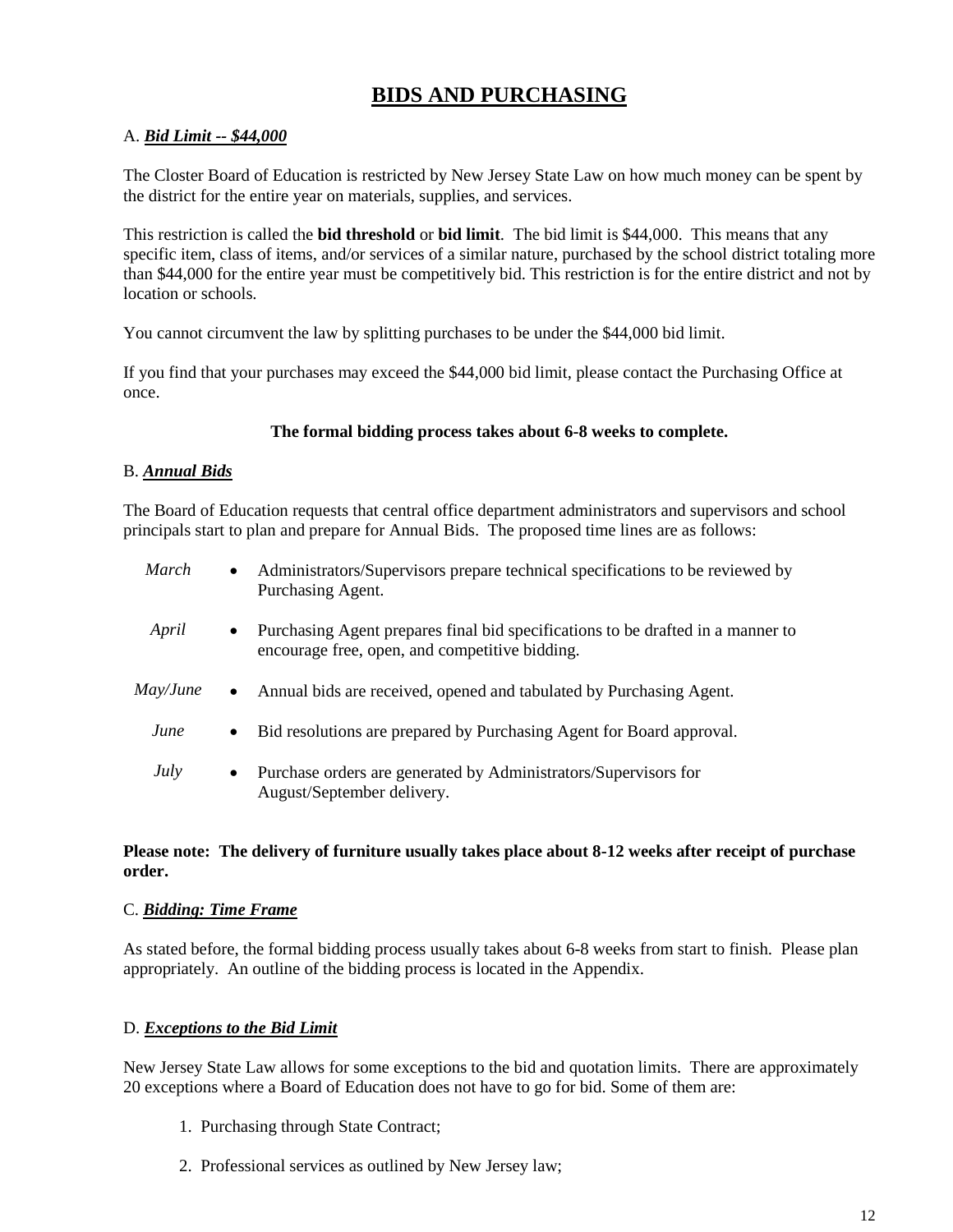- \*3. Textbooks, kindergarten supplies, student produced publications, library and educational goods;
- \*4. Legal notices, food supplies, milk, utilities, insurance, election expenses, travel and conferences.
- \* These purchases may be subject to the quotation process pursuant to N.J.S.A. 18A:18A-37(a) if practicable.

Please contact the Purchasing Agent for further explanation.

#### E. *State Contract Purchasing*

Pursuant to N.J.S.A. 18A:18A-10(a) a Board of Education may purchase goods and services through State Contract vendors. If the purchase exceeds the bid threshold, the Board of Education must adopt a resolution awarding the contract.

#### *Office Supplies and School Supplies*

The Purchasing Agent will distribute separate memos highlighting State Contract vendors who sell Office Supplies and School Supplies. Please review these memos with your staff.

If you plan to purchase Office Supplies and School Supplies from a State Contract vendor, please follow the instructions on the memo.

#### *Computers*

If you plan to purchase computers, please adhere to the following process prior to completing purchase order requests for computers.

*Contact the District Network Engineer*

Please contact **[salvati@nvnet.org](mailto:salvati@nvnet.org)** He will be able to assist you with the technical aspects and the State Contract requirements of purchasing computers.

*Contact the Supervisor of Buildings and Grounds*

Please contact **Mr. Ralph Chappell**. The Supervisor has to be apprised of all computer purchases to properly plan for electrical hookups. The Supervisor must approve requisitions for new computers before they are sent to the Business Administrator.

#### E. *State Contract Purchasing* **(continued)**

#### Purchase Orders--State Contract

All purchase orders made through State Contract vendors shall include the following:

- 1. State Contract Number;
- 2. Notification of Award;
- 3. Approved Price List; and
- 4. Shipping and Handling Included.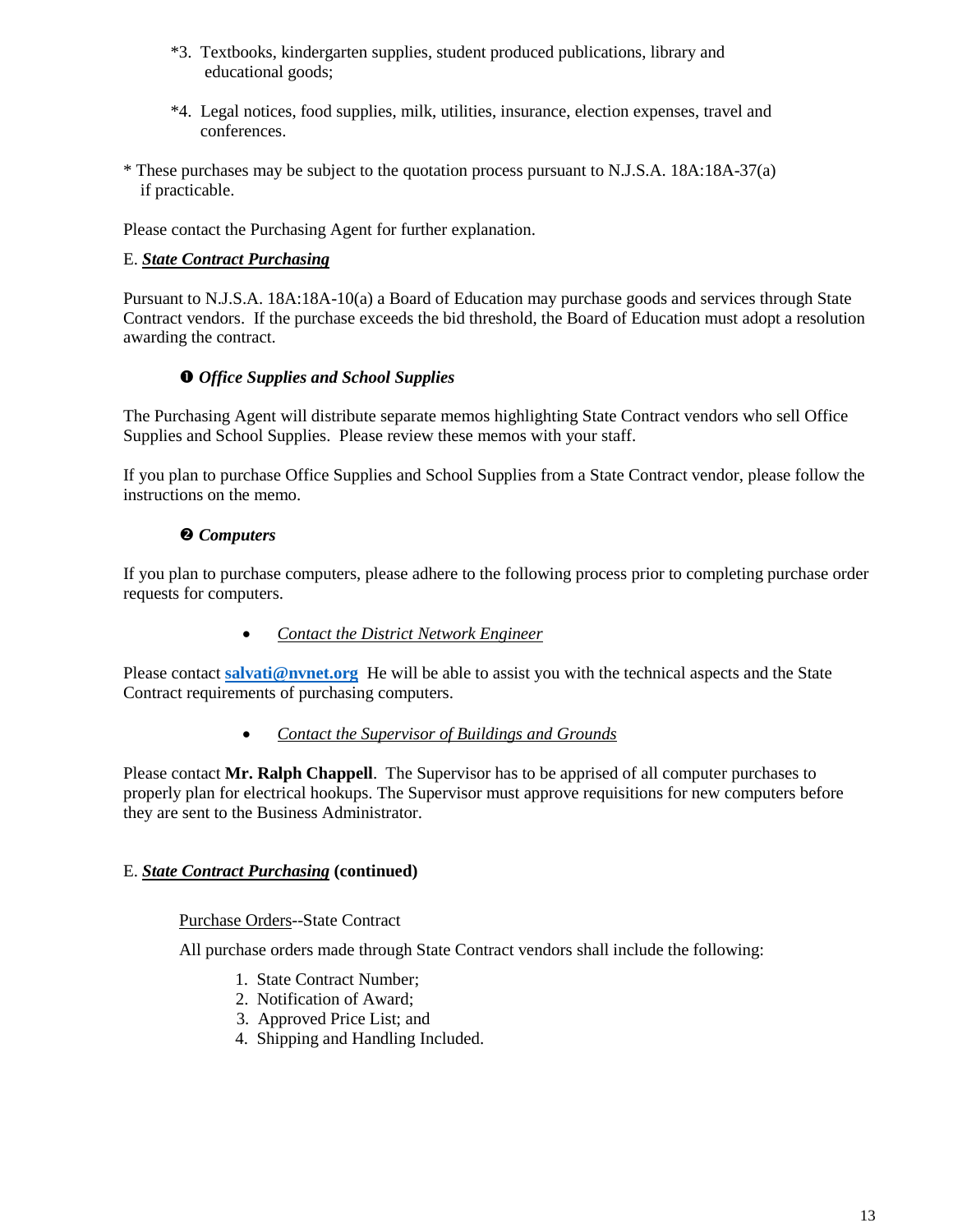#### F. *Professional Services/Professional Consultants*

Although Professional Services, as defined in Title 18A:18A-5, do not require competitive bids or quotations, DOE regulations may require the Board of Education to obtain competitive proposals for any professional service.

All administrators who need professional services contracts are to contact Mr. Villanueva.

#### G. *Emergency Contracts*

Emergency Contracts are strictly regulated by N.J.S.A. 18A: 18A-7. A situation must exist affecting the health or safety of the occupants of school property that requires the immediate delivery of articles or the performance of a service to alleviate the emergency.

The Emergency Contract process is reviewed in the Appendix. Please note that the Superintendent of Schools must be notified **first** of all emergency purchase requests.

Only the Purchasing Agent may award an Emergency Contract.

#### H. *Cooperative Purchasing*

The Closter Board of Education has contracted with Educational Data Services of Saddle Brook, NJ, to bid on items in the following categories on an as needed basis.

- 1. Office Supplies 4. School Supplies
- 2. Copy Duplicator Paper 5. Art Supplies
- 3. Science Supplies 6. Industrial Arts Supplies
- 

The above categories are represented in a catalog that are sent to all schools and offices in the school year.

#### I. *Purchases, Contracts Exceeding the Bid Threshold*

Pursuant to State Law N.J.S.A. 18A:18A-5 all purchases and contracts exceeding the bid threshold of \$44,000, shall be awarded by board resolution at a public meeting of the Board of Education. This includes all items exempted from bidding and all State Contract purchases that exceed \$44,000. Only the purchase of textbooks and emergency contracts are exempt from this law.

Administrators and Supervisors must anticipate their needs as certain purchases once allowed just by purchase order now must be approved by the Board of Education first, then a purchase order can be signed and mailed.

#### J. *Student Activity Account Purchases*

Pursuant to State Law N.J.S.A. 18A:18A-5a(21), purchases made through Student Activity Accounts that exceed the bid threshold shall be awarded by the Board of Education at a public meeting.

Examples of items purchased through the Student Activity Accounts that may exceed the bid threshold are

- Class Gift
	- Proms • Yearbooks
- Class Rings • Field Trips

A form has been developed to meet this requirement.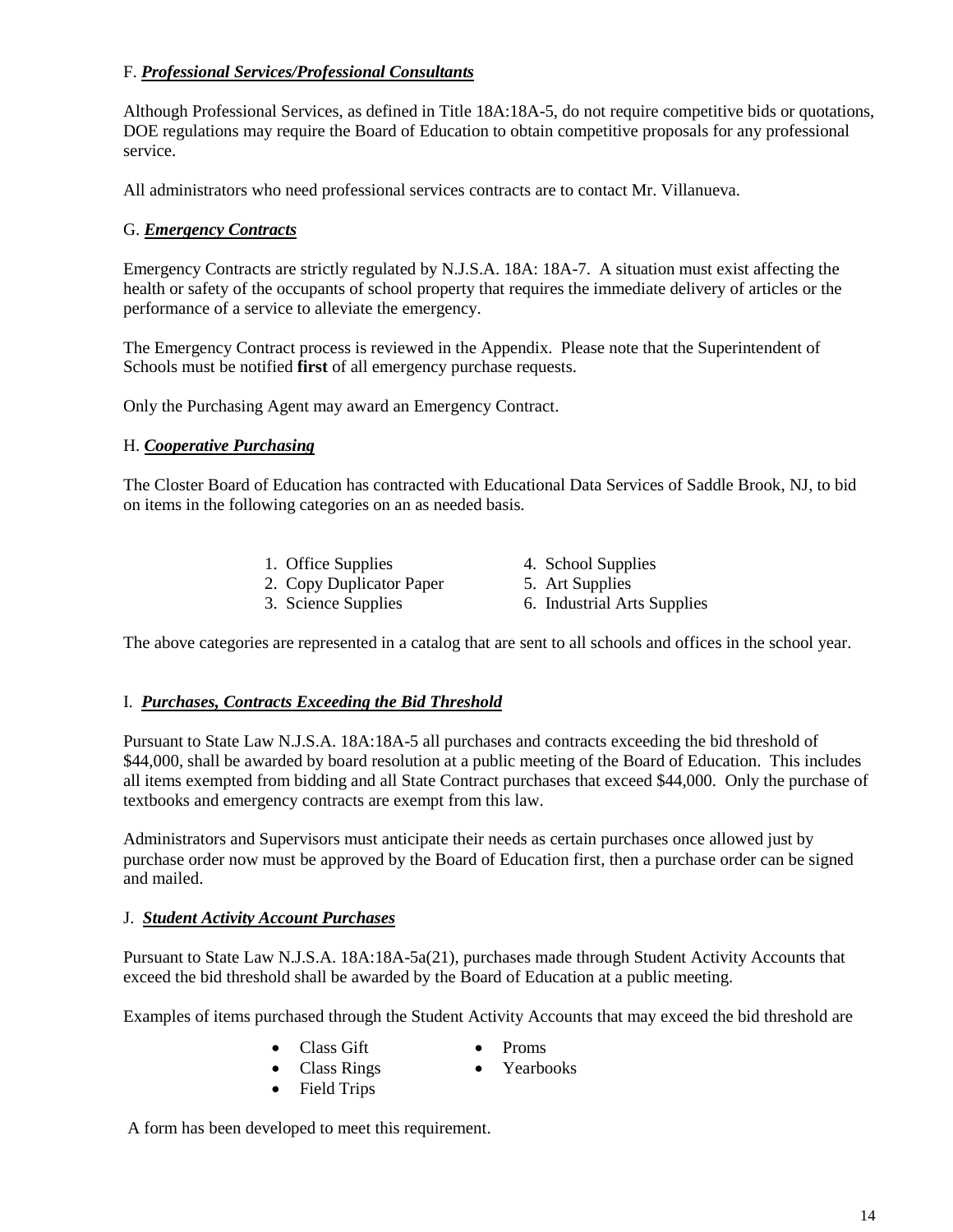## **QUOTATIONS AND QUOTATION PROCEDURES**

#### A. *Quotations*

The quotation limit (threshold) is now \$6,600. This means that any specific item or group of items of a similar nature purchased by the school district, totaling more than \$6,600 and less than \$44,000 for the entire year, must be *competitively quoted or advertised for bid at the discretion of the Purchasing Agent.*

You cannot circumvent the law by splitting purchases to be under the quote threshold.

#### B. *Quotation Process*

All quotations will go through the Office of the Purchasing Agent except for Building Services Department. Quotation proposals prepared by Building Services shall first be received and approved by the Purchasing Agent. When a quotation is deemed necessary, the Principal is asked to contact the Purchasing Office. The Purchasing Agent will review these quotation specifications to determine whether they are set up to provide open and competitive quotations.

Please note: The formal quotation process could take about 2-4 weeks from start to finish.

There will be no telephone quotations except in a case of extreme urgency.

#### *C. Receipt of Two Quotations*

Pursuant to N.J.S.A 18A:18A-37(a) the school district shall receive two quotations if practicable. Evidence of the quotation process shall be kept on file. A copy of the quotation shall be attached to the purchase order.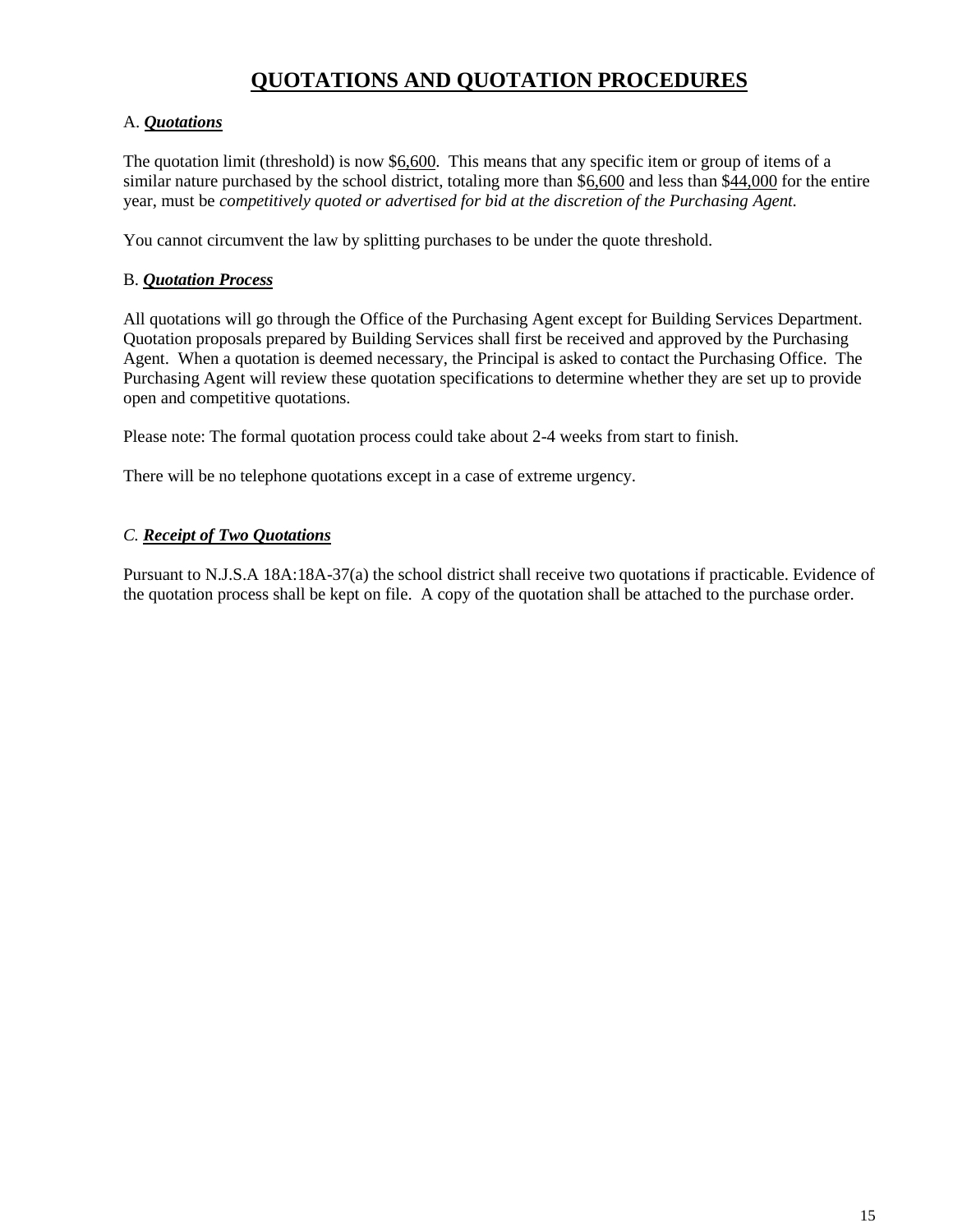## **PURCHASE ORDER PROCESS**

#### A. *Processing the Purchase Order--Design of Purchase Order*

The purchase order is made of six sheets, each color-coded for a certain purpose. Listed below are the names of the appropriate color and the purpose of each sheet.

| $\overline{Copy}$ | <b>Color</b> | <b>Disposition</b>                                                                   |
|-------------------|--------------|--------------------------------------------------------------------------------------|
| Vendor Copy       | White (top)  | Sent to vendor to order items/provide services                                       |
| Voucher Copy      | Green (2nd)  | Sent to vendor for signature                                                         |
| Receiving Copy    | Blue         | Sent to school/office; returned to Business Office upon<br>receipt of goods/services |
| File Copy         | White        | Remains on file in Business Office                                                   |
| Office Copy       | Yellow       | Sent to staff ordering the items for their records                                   |

#### B. *Receipt of Goods and Services*

The originator of the purchase order should follow the following process when receiving materials, goods, and services.

#### 1. *Receipt of Items Ordered*

It is important that all items received be immediately checked. Please note the following:

- a. Obtain receiving copy (blue) of purchase order and packing slip (if available) of items ordered.
- b. Open boxes and check off items received on the receiving copy and the packing slip.
- c. If all items are enclosed, then sign and attach packing slip to the receiving copy of the purchase order.
- d. The school principal/office supervisor should sign the receiving copy (blue) and send it with the packing slip to

#### **Doreen Scarpelli – Assistant to the Business Administrator**

#### *Receipt of Goods and Services—Responsibilities of Administrators; Supervisors*

Administrators and supervisors are to ensure that all goods received have been checked in for accuracy. If the goods received match the purchase order and the packing slip then the administrator should do the following:

Sign the packing slip to confirm receipt of delivery of goods; Sign the Receiving Copy (blue) of the purchase order; Sign any invoices that may have been submitted with the order; and

Send all items to the Business Office c/o Accounts Payable within seven (7) days of the receipt of goods.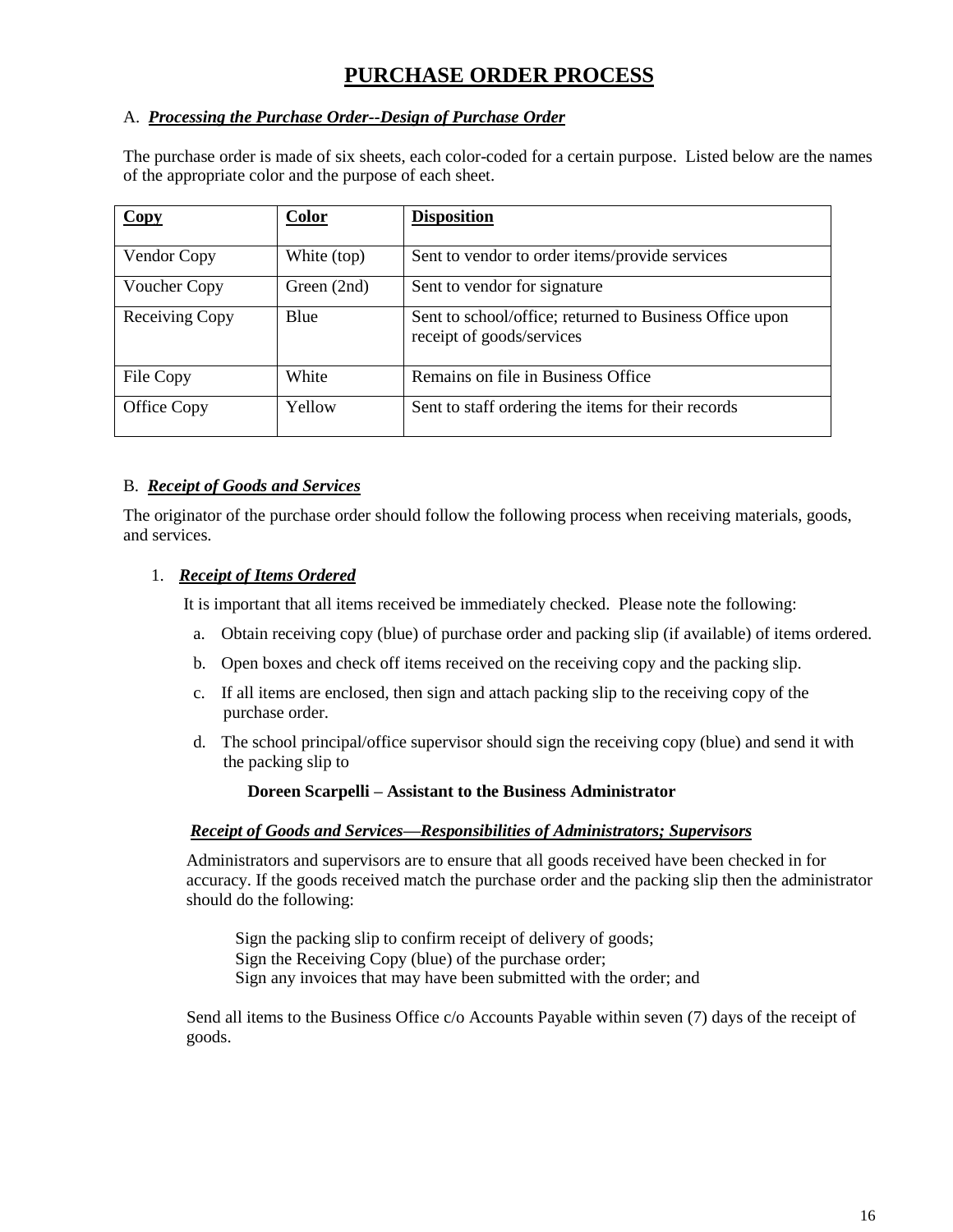#### B. *Receipt of Goods and Services (continued)*

#### *Accounts Payable Procedures—Notification Process*

There will be instances where the Business Office Accounts Payable will send a courtesy reminder to any school or office that has not returned the paperwork in a timely fashion. The following procedures have been approved by my office:

#### **Thirty (30) Day Notice—Original**

The Accounts Payable Office will send a reminder notice to all schools and offices that have not submitted their paperwork after 30 days of receipt of the invoice.

#### **Second Notice—Seven (7) Days**

The Accounts Payable Office will send a second reminder notice seven (7) days later if no paperwork is received from the school or office.

#### **Final Notice—Seven (7) Days**

The Accounts Payable Office will send a Final Notice reminder seven (7) days later if not paperwork is received from the school or office

#### **Superintendent's Office Contacted—Three (3) Days**

The Assistant School Business Administrator will contact the Superintendent of Schools after three (3) days if the paperwork is not received from the school or office.

### *All receiving copies (blue) of purchase orders and packing slips should be signed and sent to the Business Office within seven (7) days of receipt of items.*

The Closter Board of Education has an excellent reputation for paying its bills in a timely fashion. We ask that all employees assist in maintaining this fine reputation.

#### 2. *Problems Encountered with Receipt of Goods*

#### **Problem: Back Orders**

Sometimes items ordered will not be received in the first shipment. This is known as a back order. The packing slip will have back order written on those particular items.

#### Process to Follow: Back Orders

If the order is incomplete because there is a back order, wait for the next shipment. Please do the following:

- Save all received packing slips until final shipment is received..
- Upon receipt of the back order in the next shipment, check off your copies of the receiving copy (blue) and the packing slip and send both copies to the Business Office.

#### *Problems Encountered with Adjusting Purchase Order Amoount*

#### **Problem:** Adjustment to PO

If the Purchase Order requires an adjustment to the original amount, any amount within 10% of the cost may be adjusted by Accounts Payable. Anything above 10% adjustment requires the Business Administrator's approval.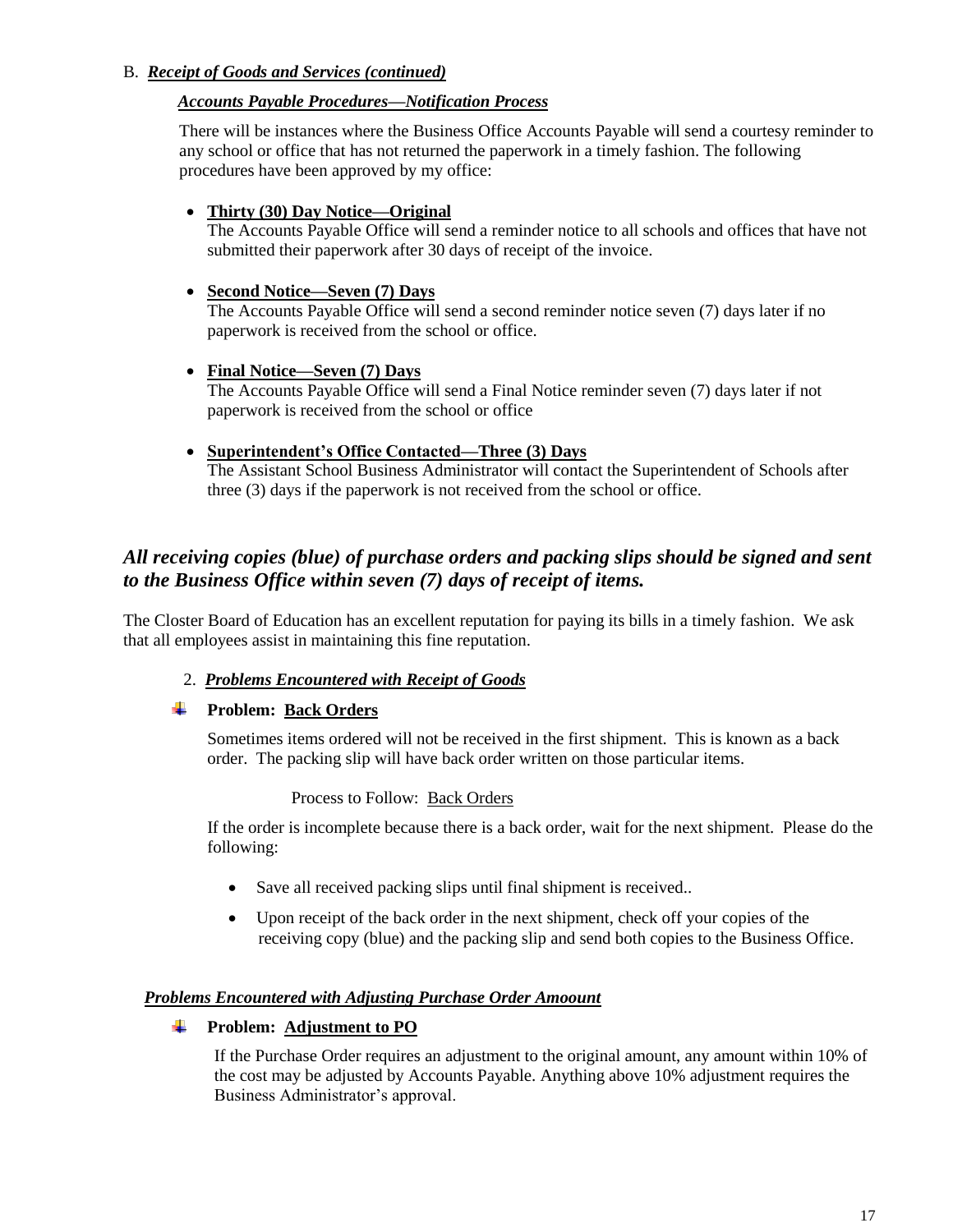#### B. *Receipt of Goods and Services (Continued)*

#### **Problem: Items Missing from Order**

Sometimes items are marked on the packing slip that they were delivered but are missing from your shipment.

Process to Follow: Items Missing

- Call the company and tell them what was missing.
- Mark on the receiving copy and packing slip what items were missing.
- Make and keep a copy of your receiving copy (blue) and the packing slip.
- Send the original receiving copy (blue) and packing slip to the Business Office.
- Upon receipt of the missing item in the next shipment, check off your copies of the receiving copy (blue) and the packing slip and send both copies to the Business Office.

**Problem: Items Damaged; Wrong Item**

Sometimes you will receive items that are damaged or the wrong item.

Process to Follow: Items Damaged; Wrong Item

- Call the company and ask them what the procedure is for returning damaged or wrong items.
- Return the item $(s)$  to the company.
- On the receiving copy (blue) and the packing slip, mark what items were returned and the reasons for being returned. Please note how the items were returned (UPS/PO/Vendor Pick Up).
- Send the receiving copy and packing slip to the Business Office.
- Upon receipt of the missing item in the next shipment, check off your copies of the blue form.

#### **Problem: Discontinued Item**

Sometimes the items you requested have been discontinued.

Process to Follow: Discontinued Item

- Mark on the receiving copy (blue) of the purchase order "discontinued."
- Do not call the company for a replacement item. You must complete a new purchase order.

#### C. *Purchase Order Cut Off Date*

Administrators and Supervisors are to be alerted to the fact that purchase orders for the present school year will not be accepted after the *date indicated by the Business Administrator via a memo*.

#### D. *Training Sessions*

All school personnel involved in the purchasing process will attend an annual training session concerning the proper purchasing procedure.

Training Session – a day in September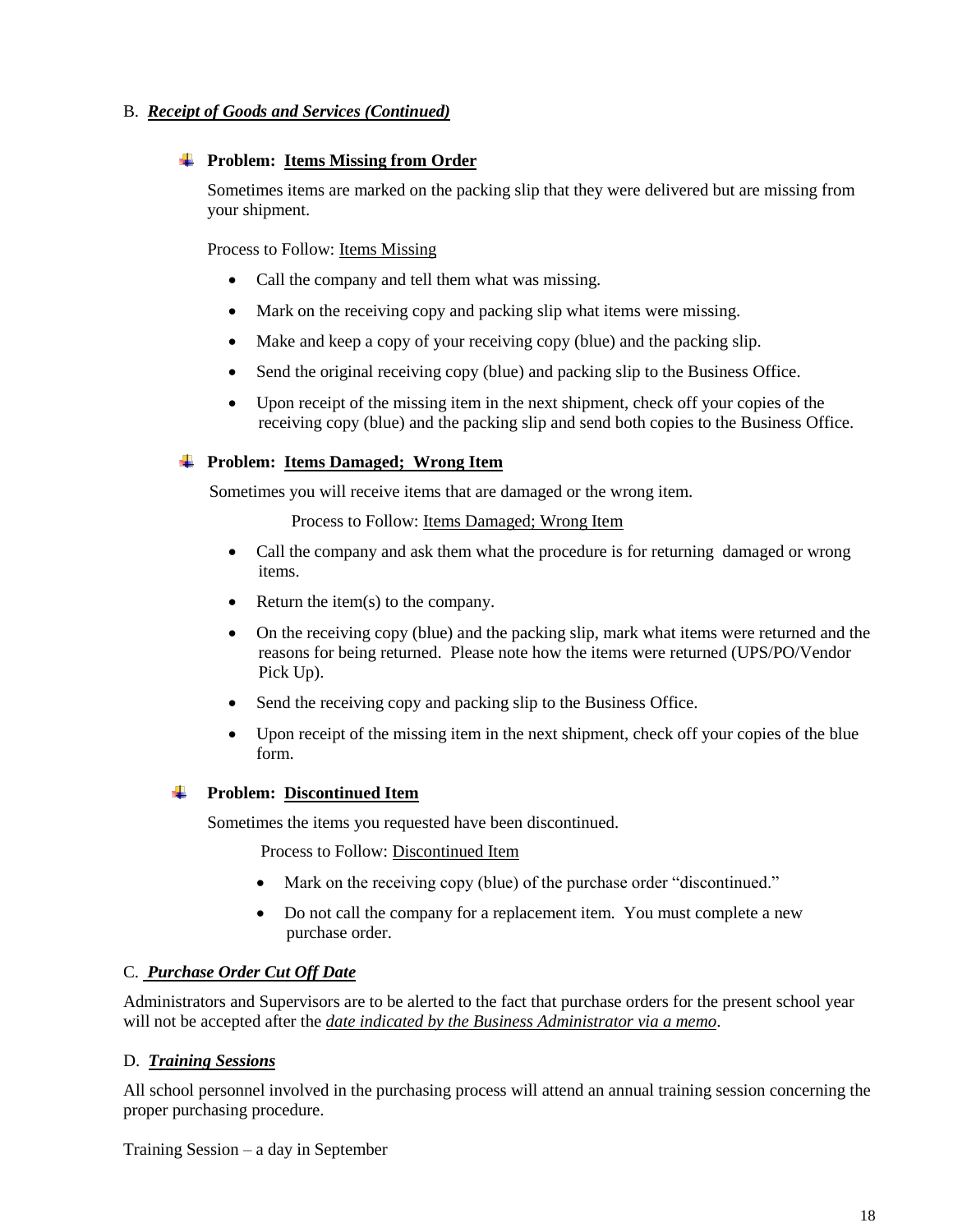## **ETHICS IN PURCHASING**

#### Financial Interest in any Contract; Direct or Indirect

No employee or board member may have a direct interest in any contract or agreement for the sale of goods and services to the Board of Education, nor receive any benefit, compensation or reward from any contract for the sale of goods and services to the Board of Education. *Reference*—*N.J.S.A. 18A:6-8.*

#### Solicitation/Receipt of Gifts from Vendors -- Prohibited

School board members, school officials and employees, or members of their immediate family are prohibited from soliciting, receiving or agreeing to receive any compensation, reward, employment, gift, meal, honorarium, travel, reimbursement, favor, loan, service, or other thing of value from any person, firm, corporation, partnership, or business that is a recipient of a purchase order from the district, or a potential bidder, or an applicant for any contract with the district, based upon an understanding that what is solicited or offered was for the purpose of influencing the board member or school employee in the discharge of their official duties. This policy shall be consistent with the School Ethics Act—N.J.S.A. 18A:12-21 et. seq.

#### School District Responsibility – Recommendation of Purchases

School officials and employees who recommend purchases shall not extend any favoritism to any vendor. Each recommended purchase should be based upon quality of the items, service, price, delivery, and other applicable factors in full compliance with N.J.S.A. 18A:18A-1 et. seq.

School officials and employees are to avoid recommending purchases from members of their families, businesses that employ members of their families and from businesses in which the official, employee or members of their immediate family have a direct financial interest.

School officials and employees who are authorized to sign off on purchase orders and/or to recommend purchases or business transactions by virtue of their signature on the purchase order certify that their actions are consistent with this policy and all applicable statutes.

#### Vendor Responsibility – Doing Business with the Board of Education

Any vendor doing business or proposing to do business with the Closter Board of Education, shall neither pay, offer to pay, either directly or indirectly, any fee, commission, or compensation, nor offer any gift, gratuity, or other thing of value of any kind to any official or employee of the Closter Board of Education or to any member of the official's or employee's immediate family.

No vendor shall cause to influence or attempt to cause to influence, any official or employee of the Closter Board of Education, in any manner which might tend to impair the objectivity or independence of judgment of said official or employee.

#### Vendor Certification

Vendors will be asked to certify that no official or employee of the Closter Board of Education or immediate family members are directly or indirectly interested in this request or have any interest in any portions of profits thereof. The vendor participating in this request must be an independent vendor and not an official or employee of the Closter Board of Education.

#### Violations of the Policy

In accordance with N.J.S.A. 18A:6-8, any school district employee who violates the terms of this policy may be subject to withholding of annual increments, suspension, demotion, school ethics complaint, termination and/or revocation of license to teach or to administer.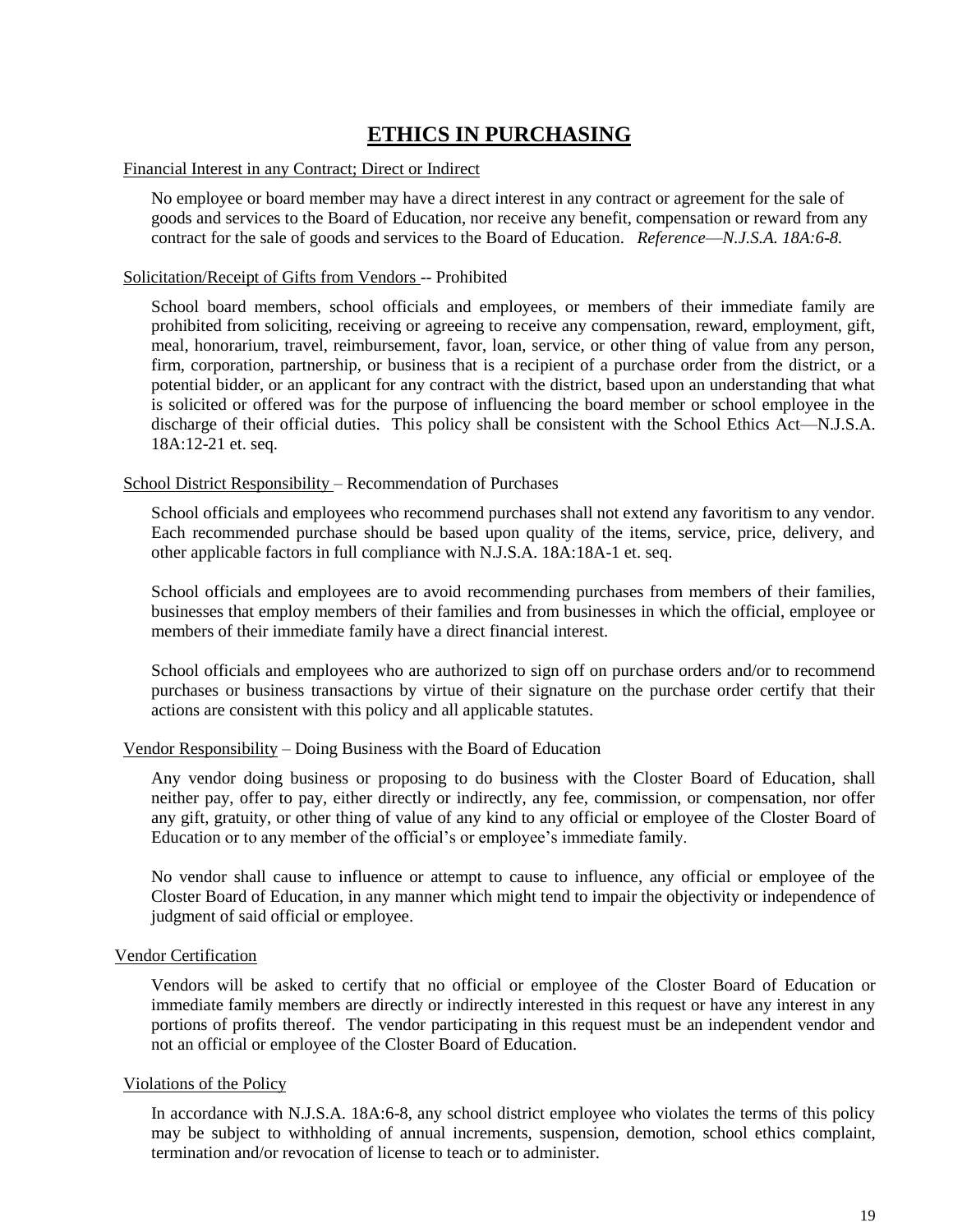## **CRIMINAL CODE CITATIONS**

#### Title 2C -- Criminal Code

#### 2C:27-9 Unlawful Official Business Transaction

 "A public servant commits a crime of the fourth degree if, while performing his official functions on behalf of the government entity, the public servant knowingly transacts any business with himself, a member of his immediate family, or a business organization in which the public servant or an immediate family member has an interest. (N.J.S.A. 2C:27-9)

#### 2C:27-10 -- Acceptance or Receipt of Unlawful Benefit by Public Servant for Official Behavior

 "A public servant commits a crime in the fourth degree…if the public servant directly or indirectly, knowingly solicits, accepts or agrees to accept any benefit, whether the benefit inures to the public servant on another person, to influence the performance of an official duty or to commit a violation of an official duty.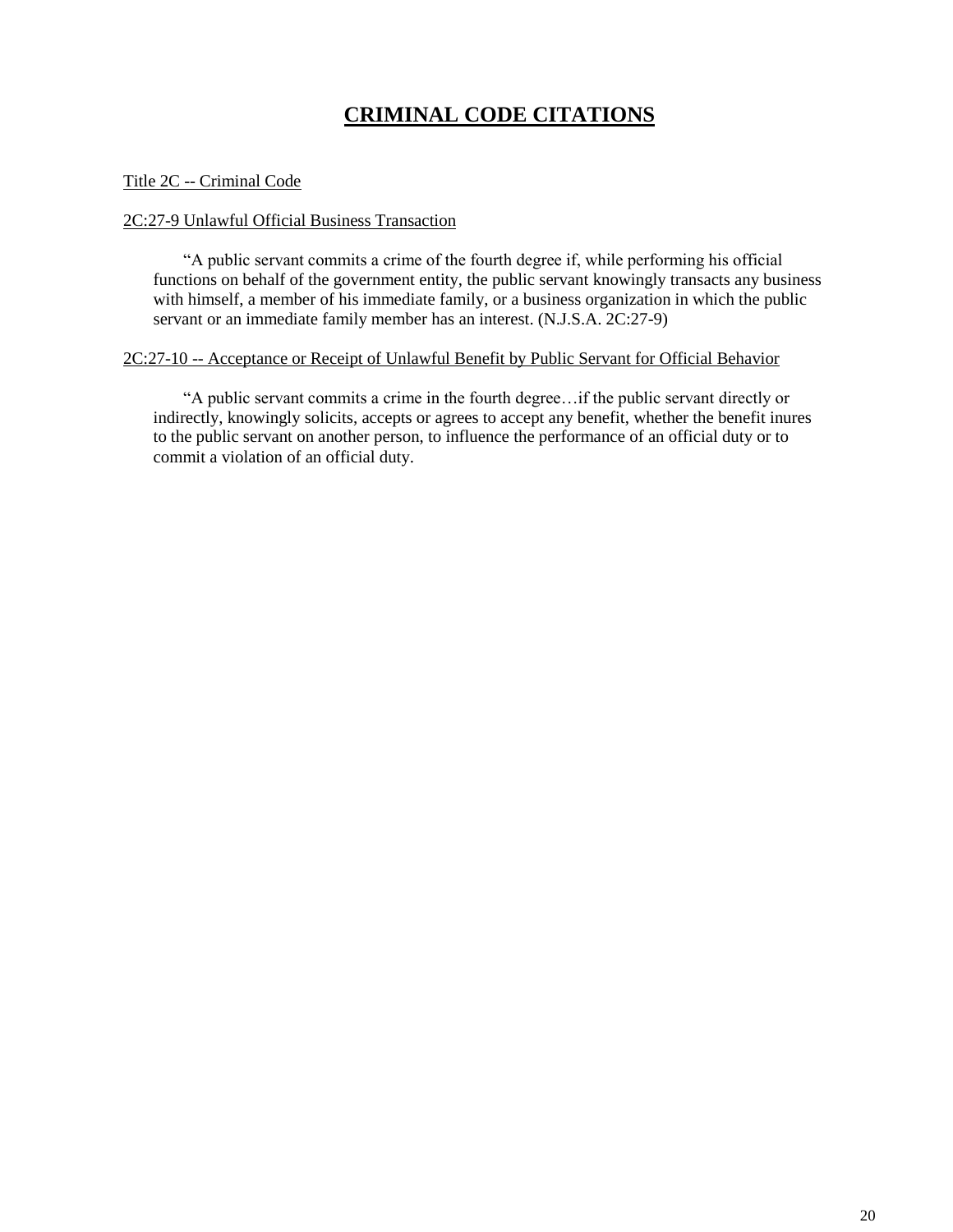## **APPENDIX**

- A. Formal Bid Process
- B. Emergency Purchases/Contracts
- C. Memorandum--Return of Purchase Order
- D. Political Contribution Disclosure Form (PCD)
- E. List of Agencies With Elected Officials Required for PCD
- F. Copy of Purchase Order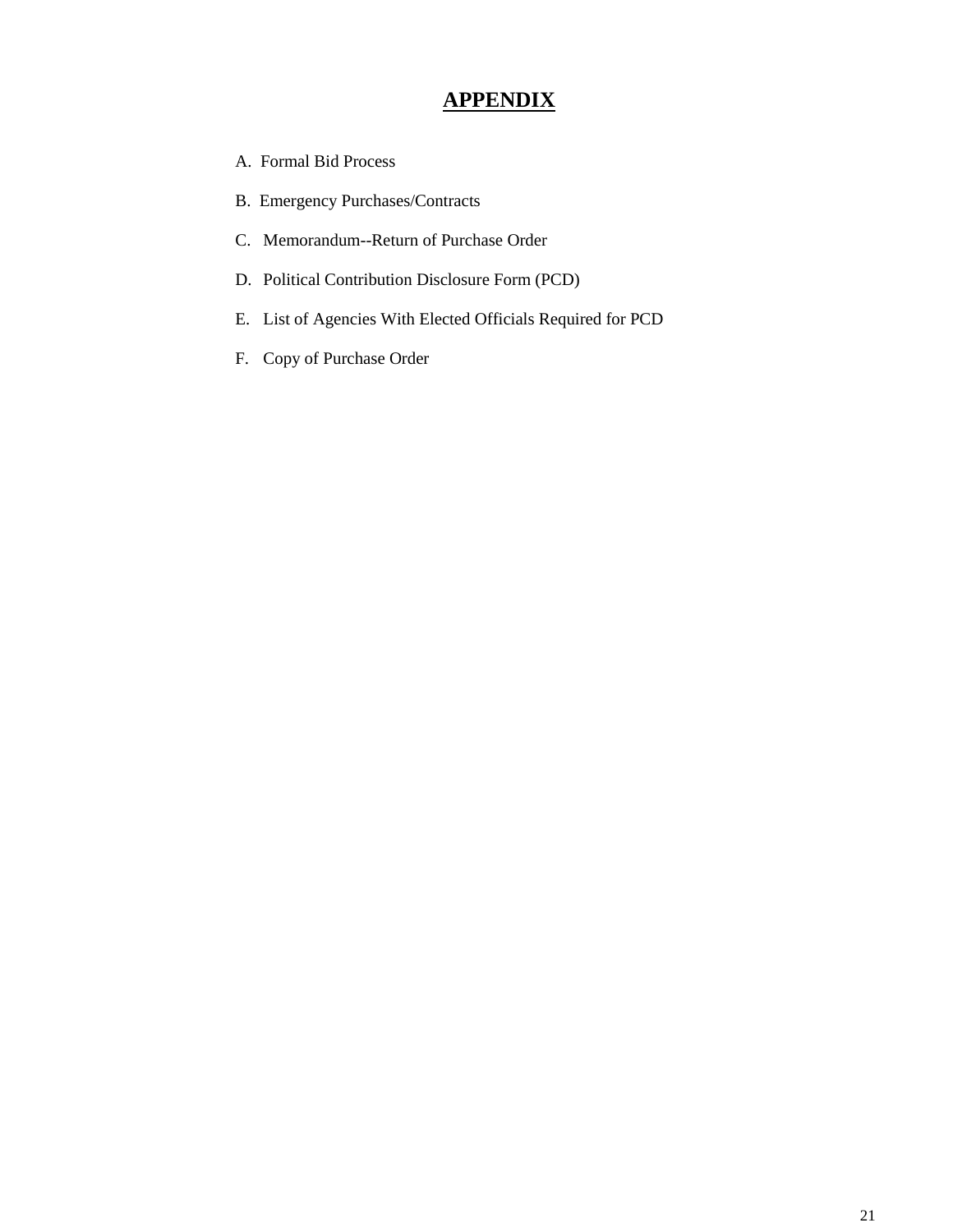## *FORMAL BID PROCESS*

| <b>Process</b>                                                                                                                                                 | <b>Time Line</b>            |
|----------------------------------------------------------------------------------------------------------------------------------------------------------------|-----------------------------|
| Initial request to bid made by Administrator/Supervisor. Certification that<br>funds exist.                                                                    | One Day                     |
| Review of specifications, fully outlining items, materials or services to be bid<br>by Purchasing Agent.                                                       | One Week                    |
| Return of reviewed specifications to Administrator/Supervisor for final<br>approval. Administrator/Supervisor signs off final approval.                        | One Week                    |
| Bid package prepared by Purchasing Agent.                                                                                                                      | One Week                    |
| Copies of bids run off by Print Shop.                                                                                                                          | One Day                     |
| Legal advertisement sent to newspaper.                                                                                                                         | Three Day Advance<br>Notice |
| Bid Date/Time-- must be at least 10 days after Legal Ad appears in<br>newspaper. Bids are opened and read publicly.                                            | 10-20 Days                  |
| Bid results are reviewed by:                                                                                                                                   | One Week                    |
| a. Administrator/Supervisor<br>b. Purchasing Agent                                                                                                             |                             |
| Administrator/Supervisor prepares spreadsheet showing lowest bidders and<br>recommends award of bid. Purchasing Agent reviews bids. Resolution is<br>prepared. | One-Two Weeks               |
| Bids are reviewed at Board Agenda, Committee of the Whole, and Regular<br>Public Meetings.                                                                     | One Week                    |
| Purchase orders are prepared by Administrator/Supervisor.                                                                                                      | One Week                    |

#### **The formal bidding process takes about 6-8 weeks from start to finish.**

Please note: Bids for Public Works/Construction Projects take longer as a request for wage determination must be formally made to the State of New Jersey.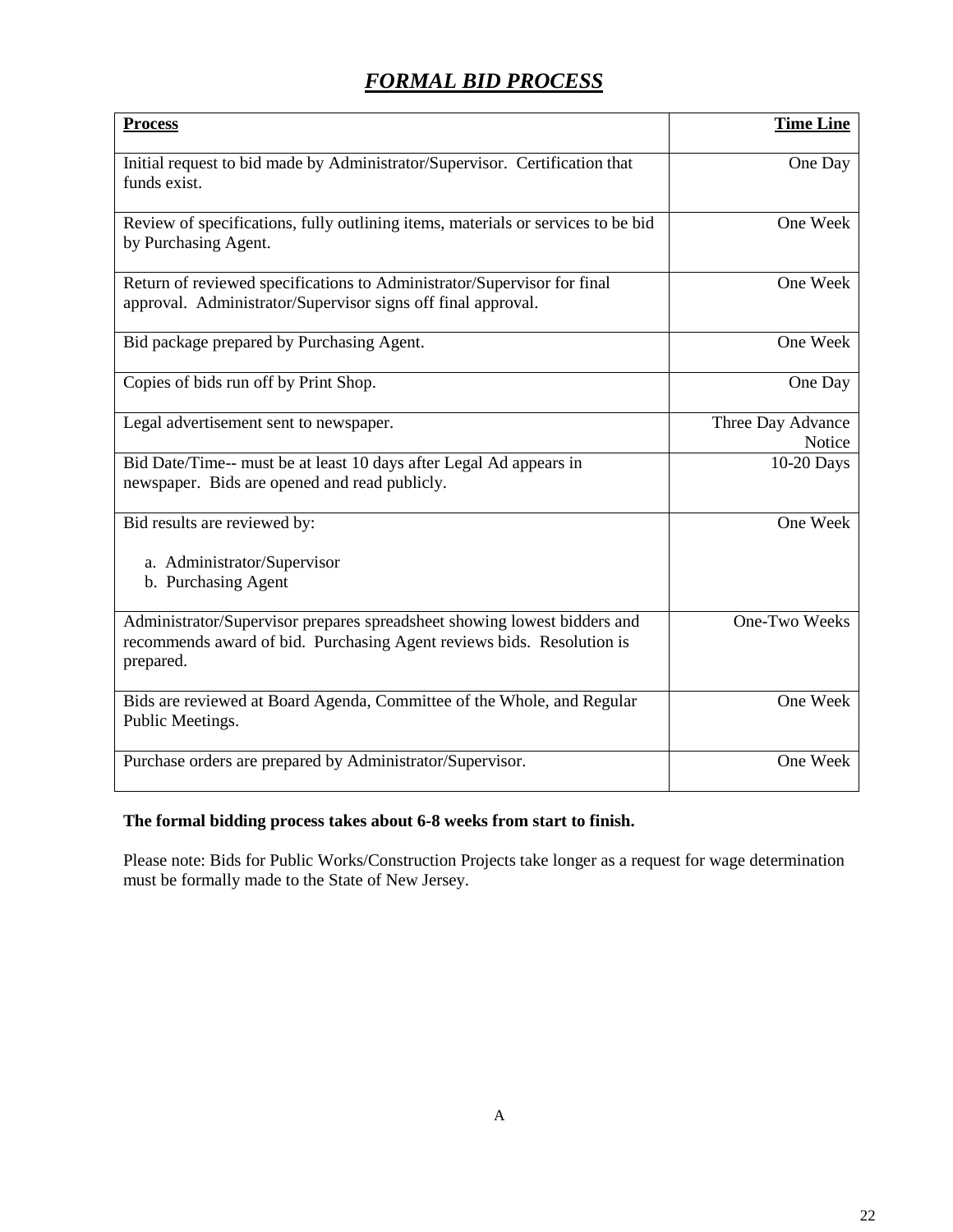## **EMERGENCY CONTRACTS (18A:18A-7)**

#### A. *Background*

An actual emergency must exist. An "emergency" is not to be created as a result of inadequate planning, delay, failure to take into account construction season or administrative convenience.

#### B. *Definition of Emergency*

An emergency is a situation affecting the health or safety of occupants of school property that requires the immediate delivery of the articles or performance of a service to alleviate the emergency.

#### C. *Process in Declaring an Emergency*

#### **1. Superintendent of Schools Notified**

The Superintendent of Schools is notified by the employee/supervisor/ administrator requesting a declaration of emergency.

#### **2. Business Administrator/Purchasing Agent Notified**

The official in charge of the building or facility, wherein the emergency occurred shall notify the Business Administrator/Purchasing Agent of the following:

- a. Nature of the emergency;
- b. Time of the occurrence; and
- c. The need for the performance of a contract.

Such notification shall be prepared in writing and filed with the Purchasing Agent as soon as possible.

#### **3. Awarding of Contract by Business Administrator/Purchasing Agent**

If the Business Administrator/Purchasing Agent is satisfied the emergency exists, the Business Administrator/Purchasing Agent by State Law is authorized to award the contract.

- **4. Filing of Documents with State and County by Board Secretary/School Business Administrator** In accordance with N.J.A.C. 5:34-6.1, the following documents must be filed with the County Superintendent within three (3) days after awarding the contract or agreement:
	- a. A copy of the contract or agreement; and
	- b. A copy of the written requisition.

#### **5. Approval by Board of Education**

The Board of Education, at its next regular Board of Education Public Meeting, shall review and approve said emergency purchase.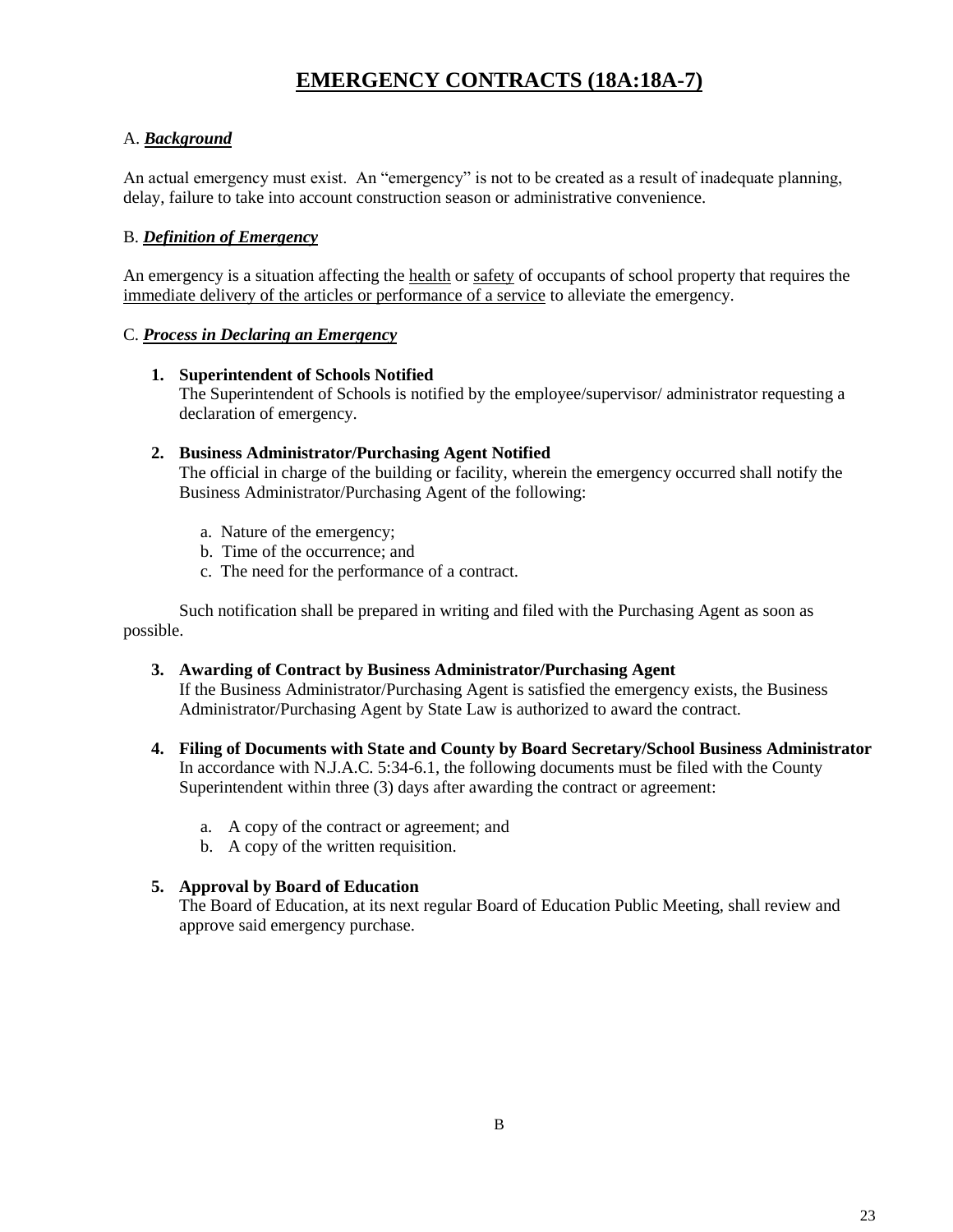#### *CLOSTER BOARD OF EDUCATION* BUSINESS OFFICE

*Closter, New Jersey 07055*

### **M E M O R A N D U M**

| Floro M. Villanueva Jr, Business Administrator/Board Secretary/Purchasing Agent                                           |
|---------------------------------------------------------------------------------------------------------------------------|
| <b>Return of Purchase Order(s)</b>                                                                                        |
| I am returning the attached purchase order(s) for the reason(s) checked below:                                            |
| Account Number Incorrect; Missing--Please use Account Code #                                                              |
| Bid Number, Quotation Number--Not Included on Purchase Order                                                              |
| Board Resolution Needed--Attach to Purchase Order                                                                         |
| Chapter 271-Political Contribution Disclosure Form Required                                                               |
| Conference Request Form--Not Attached; Not Approved                                                                       |
| Description of Item(s), Service Needed                                                                                    |
| Date of Requisition Missing--Secretary's Initials Missing                                                                 |
| Minimum Order \$25.00<br>Minimum State Contract Order \$100.00                                                            |
| Proposal/Contract Missing -- Attach to Purchase Order                                                                     |
| Quotation Needed--Please contact me at extension 1502 to discuss process                                                  |
| Rationale Form Missing; Unsigned                                                                                          |
| <b>Shipping Charges Not Added</b>                                                                                         |
| Shipping Charges Not Needed. Type on P.O. "Shipping and Handling Included"                                                |
| Signature Missing--Administrator, Supervisor, Principal                                                                   |
| State Contract Number Incorrect, Missing--State Contract Documentation Missing                                            |
| <b>Textbook Documentation Missing</b>                                                                                     |
| Website Documentation / Board Resolution<br>Unauthorized Order--Please contact me at extension 1502 to discuss procedures |
| Vendor Address Incomplete--Post Office Box Number Only                                                                    |
| Vendor Check Needed?                                                                                                      |
| As Per Attached Memo                                                                                                      |
|                                                                                                                           |

*Please make the adjustments needed and return the purchase order with this form to my office.*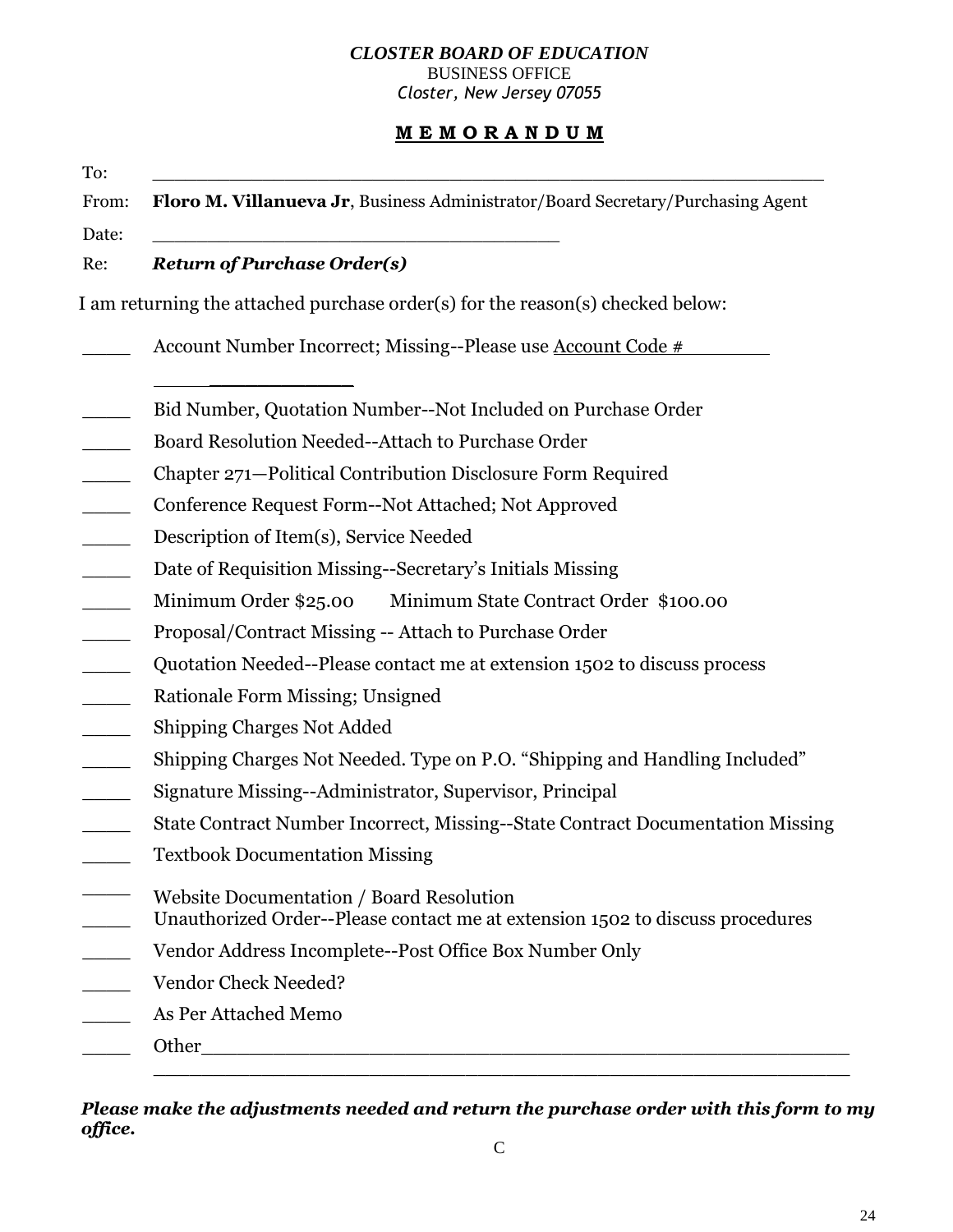## **Closter Board of Education Business Office**

340 Homans Avenue Closter, New Jersey 07624

#### **Chapter 271 Political Contribution Disclosure Form (Contracts that Exceed \$17,500.00) Ref. N.J.S.A. 52:34-25**

#### **Part I – Vendor Information**

| Vendor Name: |        |                       |  |
|--------------|--------|-----------------------|--|
| Address:     |        |                       |  |
| City:        | State: | ~∙<br>$\mathsf{Zip}:$ |  |

The undersigned being authorized to certify, hereby certifies that the submission herein represents compliance with the provisions N.J.S.A. 19:44-20.26 and as represented by the Instructions accompanying this form.

\_\_\_\_\_\_\_\_\_\_\_\_\_\_\_\_\_\_\_\_\_\_\_\_\_\_ \_\_\_\_\_\_\_\_\_\_\_\_\_\_\_\_\_\_\_\_\_\_\_\_\_\_\_\_\_\_\_\_\_\_ \_\_\_\_\_\_\_\_\_\_\_\_\_\_\_\_\_\_\_\_\_\_\_\_ Title

Signature Printed Name

#### **Part II – Contribution Disclosure**

Disclosure requirement: Pursuant to N.J.S.A. 19:44A-20.26 this disclosure must include all reportable political contributions (more than \$300 per election cycle) over the 12 months prior to submission to the committees of the government entities listed on the form provided by the local unit.

 $\Box$  Check here if disclosure is provided in electronic form.

| <b>Contributor Name</b> | <b>Recipient Name</b> | <b>Date</b> | <b>Dollar Amount</b> |
|-------------------------|-----------------------|-------------|----------------------|
|                         |                       |             |                      |
|                         |                       |             | \$                   |
|                         |                       |             |                      |
|                         |                       |             |                      |
|                         |                       |             |                      |
|                         |                       |             |                      |
|                         |                       |             |                      |
|                         |                       |             |                      |
|                         |                       |             |                      |
|                         |                       |             |                      |
|                         |                       |             |                      |

 $\Box$  Check here if the information is continued on subsequent page(s).

**No Reportable Contributions** (Please check  $(\checkmark)$  if applicable.)

I certify that **I** certify that **I** certify that **I** certify that **I** certify that **I** certify that **I** certify that **I** certify that **I** certify that **I** certify that **I** certify that **I** certify that **I** certify that **I** official, political candidate or any political committee as defined in N.J.S.A. 19:44-20.26.

 $\overline{a_1}$  ,  $\overline{a_2}$  ,  $\overline{a_3}$  ,  $\overline{a_4}$  ,  $\overline{a_5}$  ,  $\overline{a_6}$  ,  $\overline{a_7}$  ,  $\overline{a_8}$  ,  $\overline{a_9}$  ,  $\overline{a_9}$  ,  $\overline{a_9}$  ,  $\overline{a_9}$  ,  $\overline{a_9}$  ,  $\overline{a_9}$  ,  $\overline{a_9}$  ,  $\overline{a_9}$  ,  $\overline{a_9}$  ,